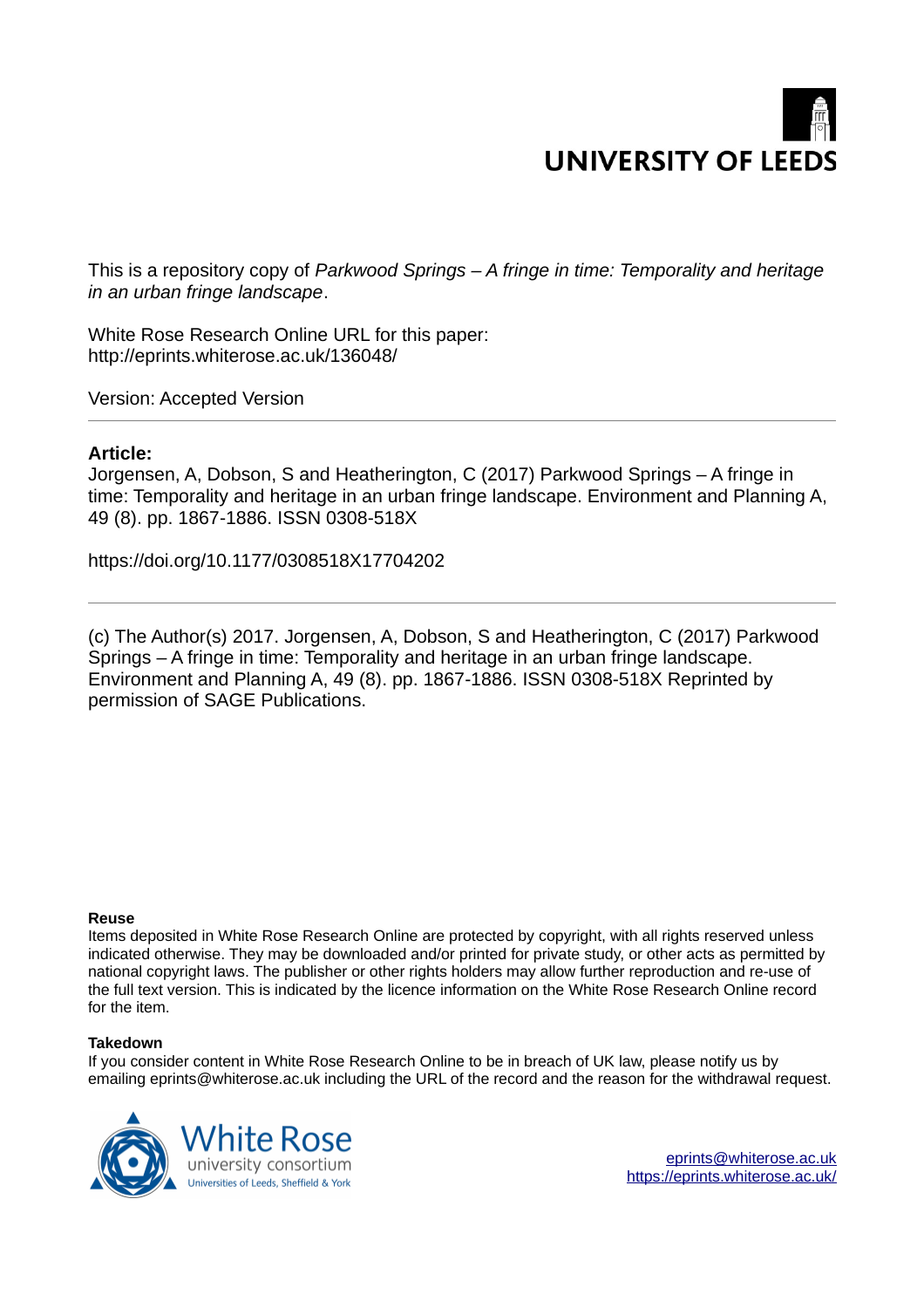Parkwood Springs – A fringe in time: Temporality and heritage in an urban fringe landscape

Anna Jorgensen, University of Sheffield Stephen Dobson, Coventry University, Catherine Heatherington University of Sheffield, UK

### Introduction

Whilst there has been much recent interest in urban and post-industrial ruins and urban derelict and waste landscapes (see e.g. Berger, 2007; DeSilvey and Edensor, 2013; Gandy, 2013; Jorgensen and Tylecote, 2007), this has rarely focused on their cultural significance as sites of urban landscape heritage, nor on an in-depth discussion of the implications for the future of these sites. This paper aims to advance the theory and practice of landscape heritage planning, design and management, focusing especially on the question: What is the relationship between landscape narrative – the ways in which we tell the story of a landscape – and landscape heritage outcomes? The paper examines this question in the context of one urban waste site, Parkwood Springs, in the city of Sheffield, UK.

'Landscape heritage' is commonly thought to refer to that which is considered to be of lasting value in landscape (Whitehand and Gu, 2010), encompassing individual landscape elements, for example woodlands or coastal defences, composite landscapes, for example historic parks and gardens, as well as large scale landscapes, for example the Cornwall and West Devon Mining Landscape, a UNESCO World Heritage cultural landscape in south west England. One of the 12 core principles of England's National Planning Policy Framework (2012: 6) is that planning should 'conserve heritage assets [including landscapes] in a manner appropriate to their significance, so that they can be enjoyed for their contribution to the quality of life of this and future generations'. The attribution of value typically leads to landscape heritage 'outcomes' aimed at the interpretation and conservation of these landscapes, ranging from a listing on registers such as Historic England's Register of Parks and Gardens, or the World Heritage list of cultural landscapes, to smaller scale interventions of more local significance, for example the creation of heritage trails. These processes of valuation are underpinned by narratives that seek to justify the status, meaning and significance of the landscapes in question.

A number of writers have recently called for a rethinking of landscape heritage theory and practice (e.g. Harrison, 2015; Smith, 2006). Smith (2006:19ff), for example critiques 'authorized heritage discourse', and its tenets; this type of heritage is seen as a precious 'inheritance', with 'innate value', meaning that it must be stewarded into the future by experts. It is also both physically and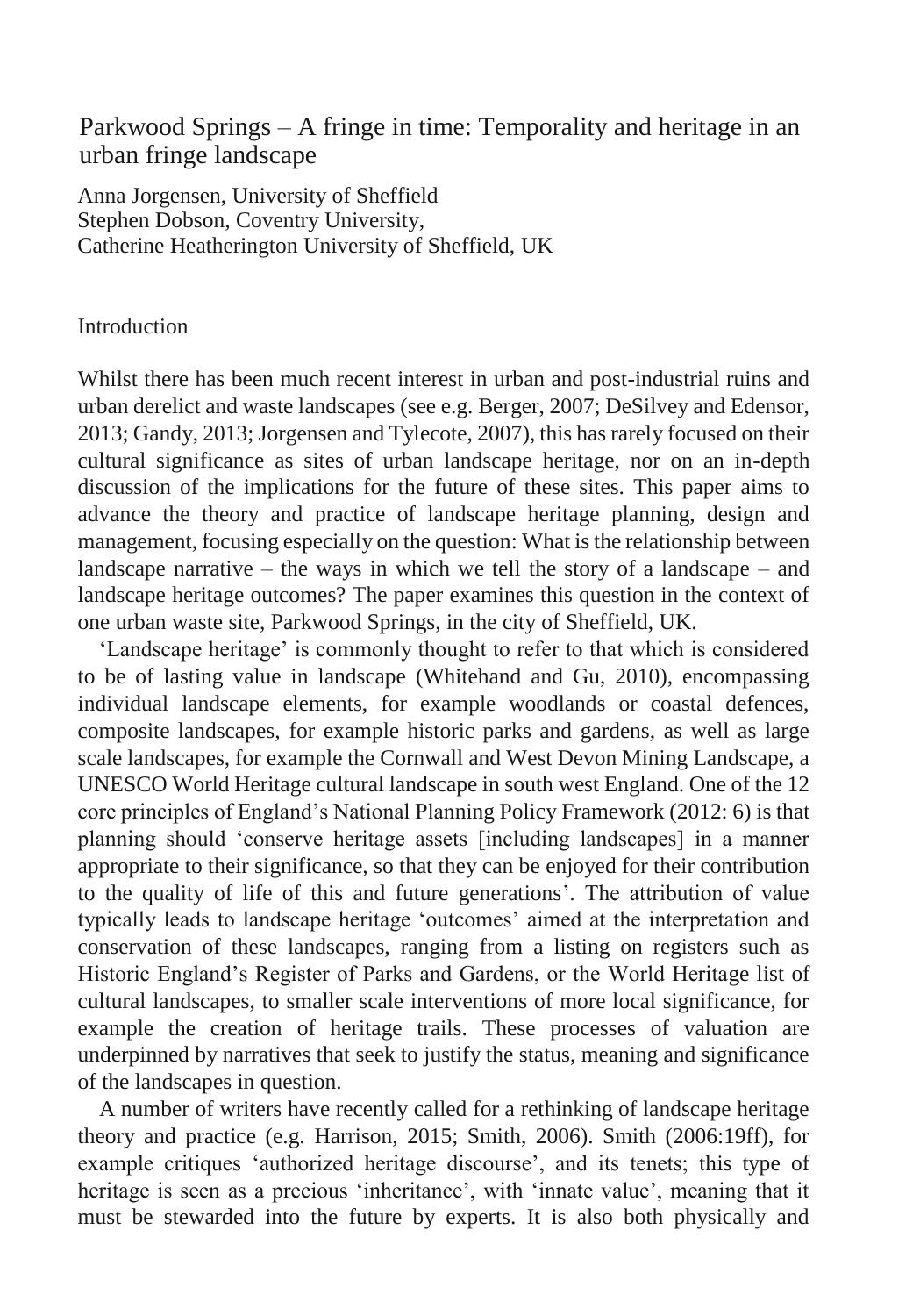temporally demarcated: 'Heritage has traditionally been conceived... as a discrete ''site'', ''object'', building or other structure with identifiable boundaries that can be mapped, surveyed, recorded, and placed on national or international site registers' (Smith, 2006: 31). Further, it is a representation of an (often exclusive) social identity that is designed to be passively consumed by visitors.

Scholarly attention is therefore moving away from deterministic and definitive histories and the establishment heritage they support towards discursive, multiple and sometimes conflicting accounts reflecting different social and cultural perspectives and identities (Wu and Hou, 2015). The interdisciplinary academic field of Heritage Studies has seen a reframing of heritage 'as discourse concerned with the negotiation and regulation of social meaning and practice associated with the creation and recreation of identity' (Smith, 2006: 5). This increasingly democratized understanding of heritage has also permeated landscape policy and practice. The role of landscape heritage in the formation of identity, and its importance for communities, is recognized both by the European Landscape Convention (ELC)  $(2000)$ ,<sup>1</sup> to, which the UK is a signatory, and by heritage initiatives such as the Landscape Partnerships funding programme of the Heritage Lottery Fund, which promotes a more inclusive approach to heritage practice, and emphasizes the multiple benefits to people and communities.

This paper builds on existing critiques of establishment heritage (Winter, 2013), and developing forms of heritage practice (e.g. projects funded by the Community Heritage Funding stream of the Heritage Lottery Fund, 2017). It responds to calls for further innovation and interdisciplinarity (DeSilvey, 2012; Harrison, 2015), by showing how different forms of narrative support diverse interpretations of the past, as well as a wider range of landscape heritage outcomes. We proliferate this narrative diversity further in the context of an urban wasteland, a landscape form that is rarely associated with landscape heritage. On the contrary, urban wastelands are 'ambivalent landscapes' (Jorgensen and Tylecote, 2007), with contradictory meanings ranging from a repulsive dump to a useful natural space (Brun et al., 2017). This narrative diversity deserves further exploration, as these sites are a recurring phase in cycles of urban development, and they share common characteristics with a wide range of other degraded urban landscapes. Parkwood Springs is both an example of this landscape form, and exemplary of wastelands throughout the UK and Europe. Whilst every site is unique, wastelands have common characteristics, for example modified land form, contamination, spontaneous vegetation and derelict buildings and structures. They are also typically surrounded by communities with high levels of deprivation. With at least 8860 sites of 'previously developed land' recorded in England alone in 2012, covering a total area of 24,000ha (roughly the size of Birmingham) (Harrison, 2006), their future treatment has implications for the cultural heritage and wellbeing of many marginalized local communities.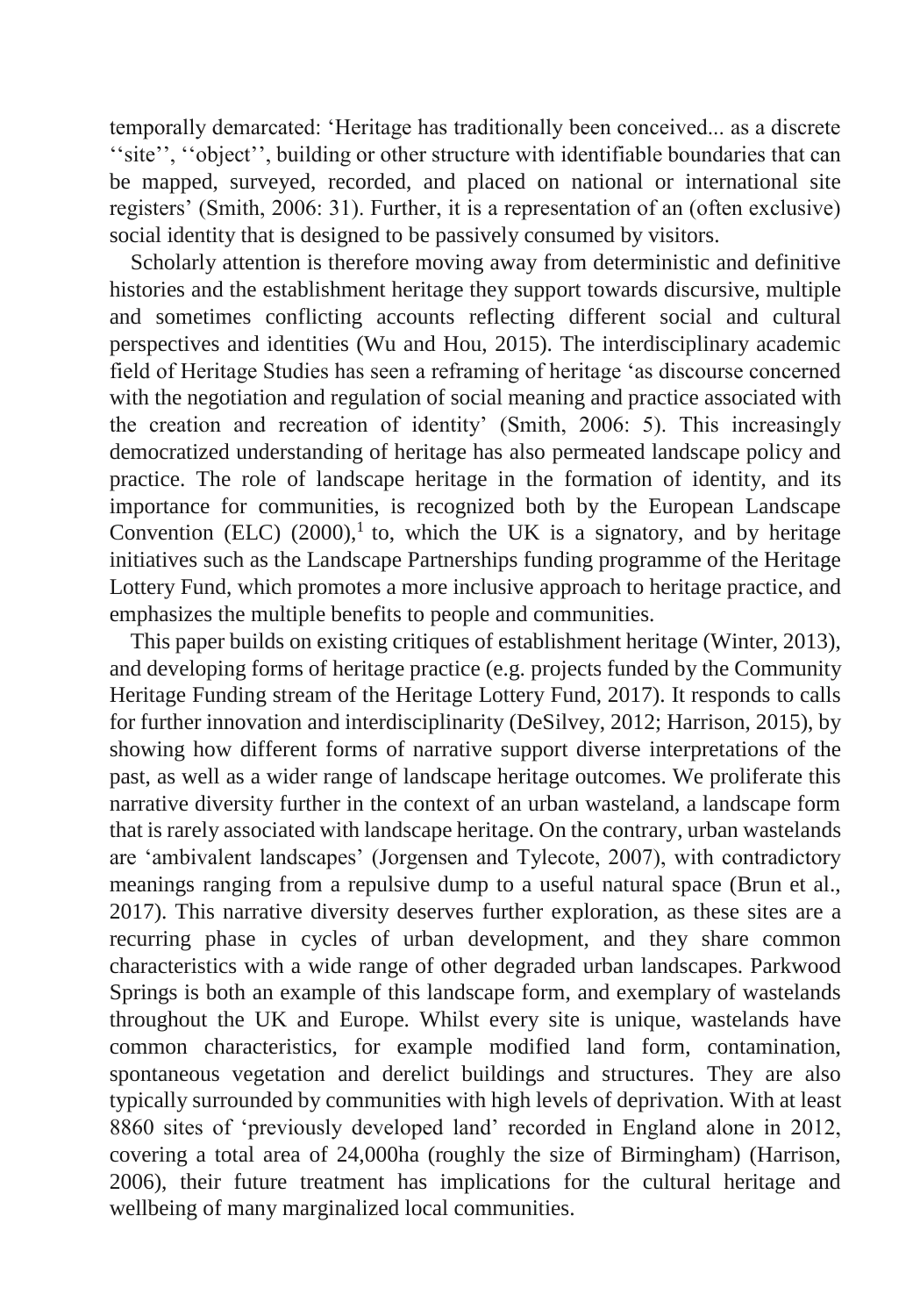In this paper, we adopt DeSilvey's (2012: 33) definition of narrative as 'the ordering of events, actions and elements of experience in a communicative structure'. According to Potteiger and Purinton (1998: 3) narrative is therefore both a story, and the way in which it is told. Drawing on Ricoeur, they (1998:7) also claim that narratives have both a temporal and a spatial component.

The paper begins with a short introduction to Parkwood Springs. This is followed by Part 1, an outline of the main theoretical strands running through the paper, showing how different conceptualizations of time are mobilized in narrative, and how this affects interpretations of the past. Part 2 consists of three different forms of narrative about Parkwood Springs: a conventional history, a personal experiential account and an analysis based on the Sheffield Historic Landscape Characterisation (HLC) (South Yorkshire Archaeology Service (SYAS), undated), each preceded by a brief introduction. We consider that it is appropriate to examine the HLC as a narrative resource in this paper given the importance of landscape characterisation in both the ELC, and in heritage initiatives such as the landscape partnerships funded by the Heritage Lottery Fund.<sup>2</sup> Part  $3$  is a critical comparative review of the narratives and their implications for the planning, design and management of Parkwood Springs as landscape heritage, and is followed by some final concluding remarks.

## Parkwood Springs, Sheffield, UK

On a foray into Parkwood Springs in October 2010 a walking companion declared: 'But this is an urban fringe landscape- surrounded by the city!'

Though no longer located at the edge of the city, its complex hotchpotch of landuses does closely resemble the land-use combinations typically found in an urban fringe landscape, combining landfill, green space and derelict sites and structures, alongside a host of miscellaneous other official and unofficial uses. It is a considerable area, around 80 hectares in size, sprawling for nearly two kilometres along the eastern slope of the River Don valley, which runs due north from Sheffield's urban core (Figure 1). This vast open landscape is itself only two kilometres from the city centre, and is completely surrounded by built development. Parkwood Springs is also imposing topographically: its steep slopes rise to a height of 174 metres, approximately 100 metres above the valley floor.

A former landfill site lies at the heart of the site, surrounded by a fringe of extensively managed green space. Many buildings and structures are in an advanced state of dereliction and decay, and none of the material remains have undergone any significant preservation or restoration. Much of the site, including the ruined buildings and structures, is densely vegetated, due to a combination of ancient woodland, natural succession and various tree planting initiatives (Figure  $2(a)$ ).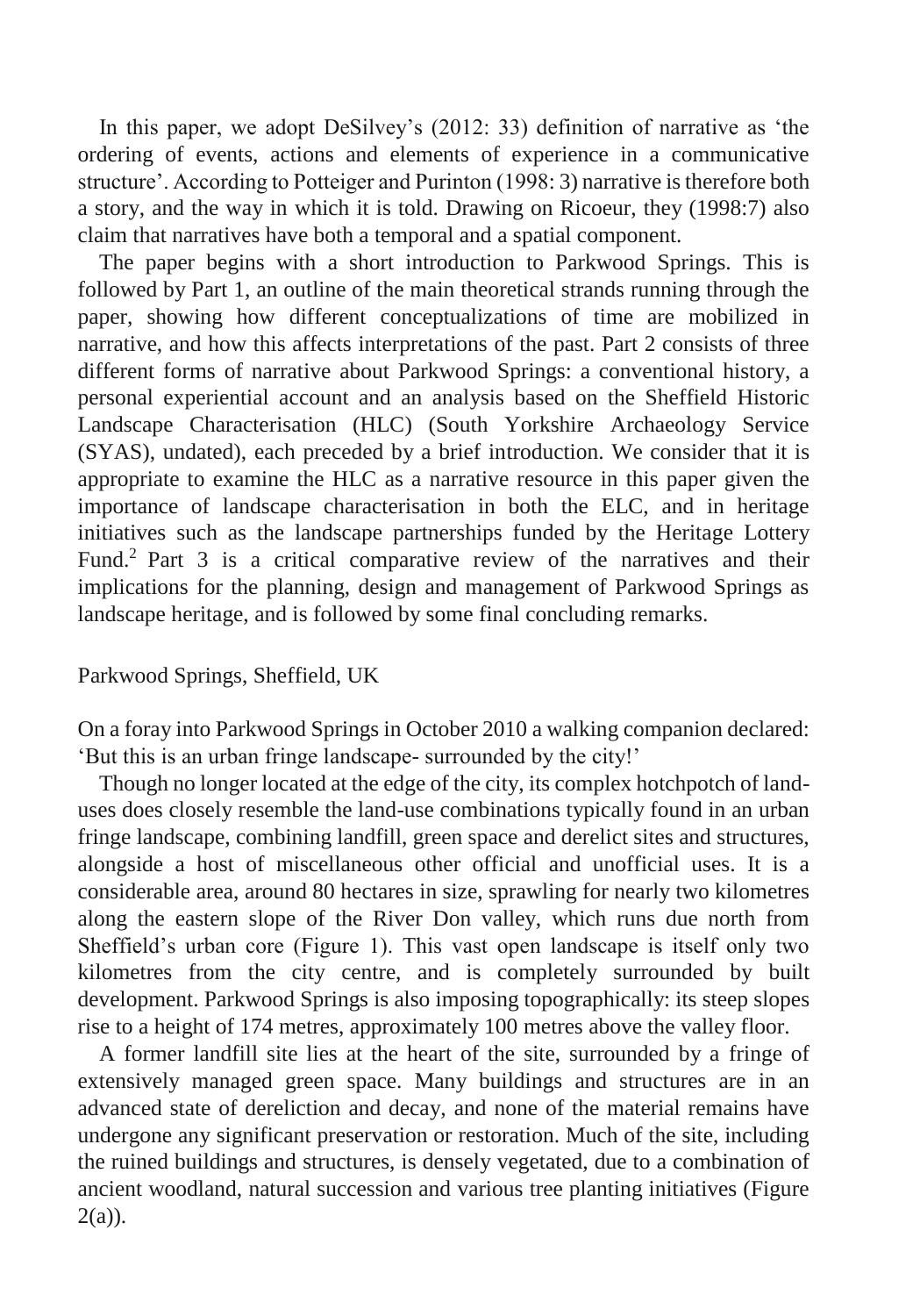

Figure 1. Location map of Parkwood Springs



Figure 2. (clockwise from top left) (a) Fishing on the River Don, surrounded by Parkwood Springs's woodland landscape. (b) The ruins of the Old Park Silver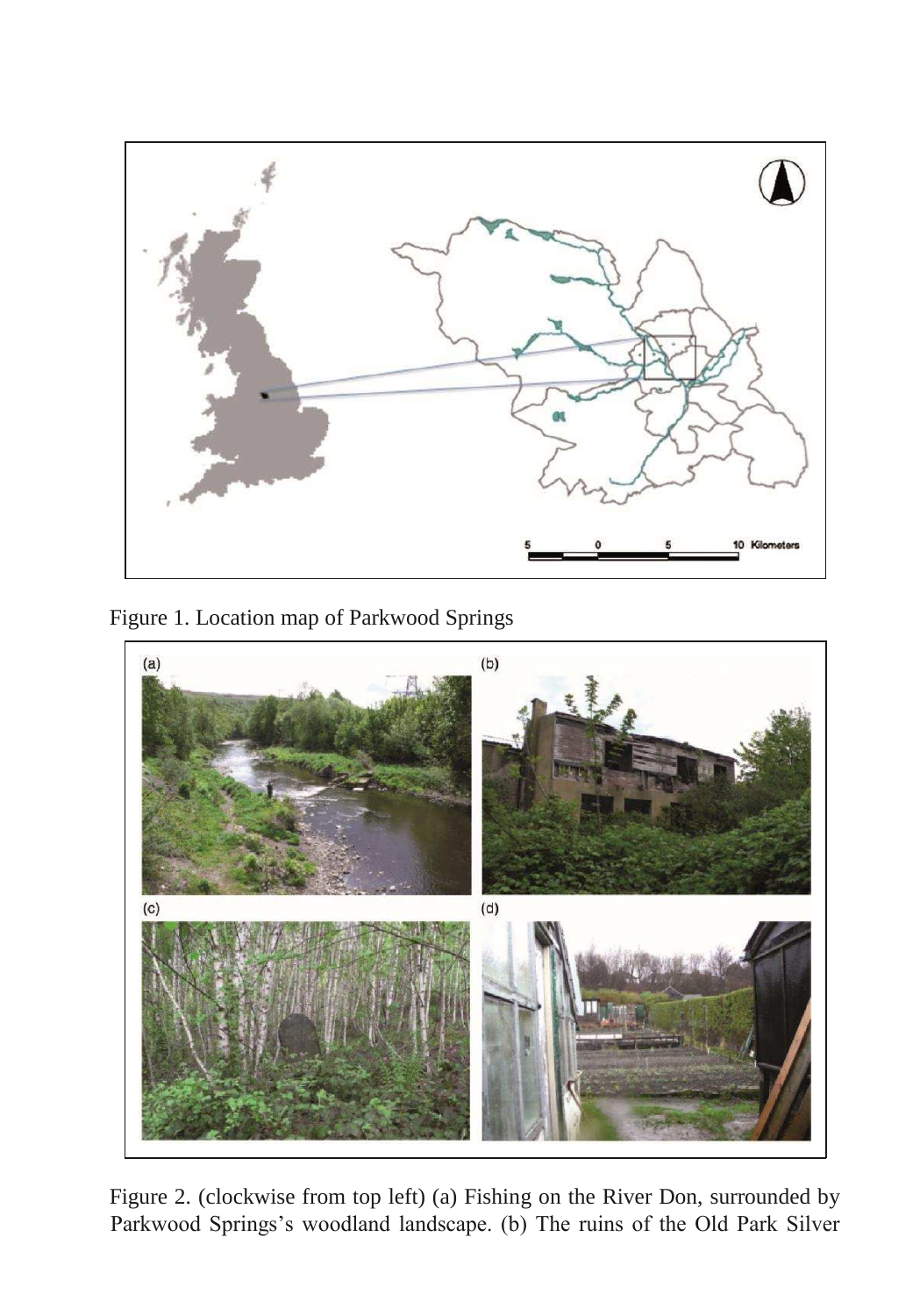Mill. (c) Gravestone in Wardsend Cemetery, amidst regenerated Silver Birch. (d) Allotment site on Parkwood Springs. (All photographs taken by Anna Jorgensen).

The Sheffield Local Plan (Sheffield City Council, 2009) designates Parkwood Springs as Open Space and a Site of Importance for Nature Conservation, with a Waste Management Area. The City Sites – Preferred Options document (Sheffield City Council, undated a) specifies that: 'This site is proposed as major Open Space Improvement...This open space can be created and laid out on [sic] a phased approach as the tipping phases cease'. Tipping has now ceased. Sheffield City Council manages the site together with the Friends of Parkwood Springs, formed in 2010, whose aim is to 'work towards improving the green space as a resource for local residents and the City', envisioning Parkwood Springs as 'our country park in the city' (Friends of Parkwood Springs). Pursuant to that aim an area of green space to the south of the site has undergone a number of recent changes, including the creation of a forest garden and a mountain biking trail.

#### Part 1 – Time and narrative

Part 1 lays the foundation for our three narratives in Part 2 by exploring how diverse narrative forms have been used to know the past, focusing especially on the role of different conceptualisations of temporality in narrative. It goes on to demonstrate the relevance of these forms to a landscape context, and particularly waste sites such as Parkwood Springs. A central argument of this paper is that whilst such narratives seem to be retellings of the past, they are in fact projective and constitutive of the future: they are part of a process of becoming, shaping personal identities, environments and landscapes (Ingold, 2012). Thus, landscape histories and their forms determine what is significant and valued in a landscape, and how that significance and value is projected into the future as landscape heritage.

Ingold (2012: 7) makes this process explicit: 'Perception is imaginative, then, insofar as it is generative of a world that is continually coming into being with and around the perceiver, in and through his or her own practices of movement, gesture and inscription'. Whilst Ingold is talking about imagining, rather than narrating landscape, narrative is essentially a means of articulating a particular way of imagining the world. He (2012: 8) identifies ('at least') three modes of imagining the past in landscape: materialising, gestural and quotidian. The materialising mode 'turns the past into an object of memory to be displayed and consumed as heritage', the gestural model remembers the past 'in the very process of redrawing the lines and pathways of ancestral activity' and the quotidian mode uses 'what remains of the past' as 'a basis for carrying on'. These three modes of imagining the past provide the broad framework for this paper, corresponding with our narratives – a conventional history, a personal experiential account and an analysis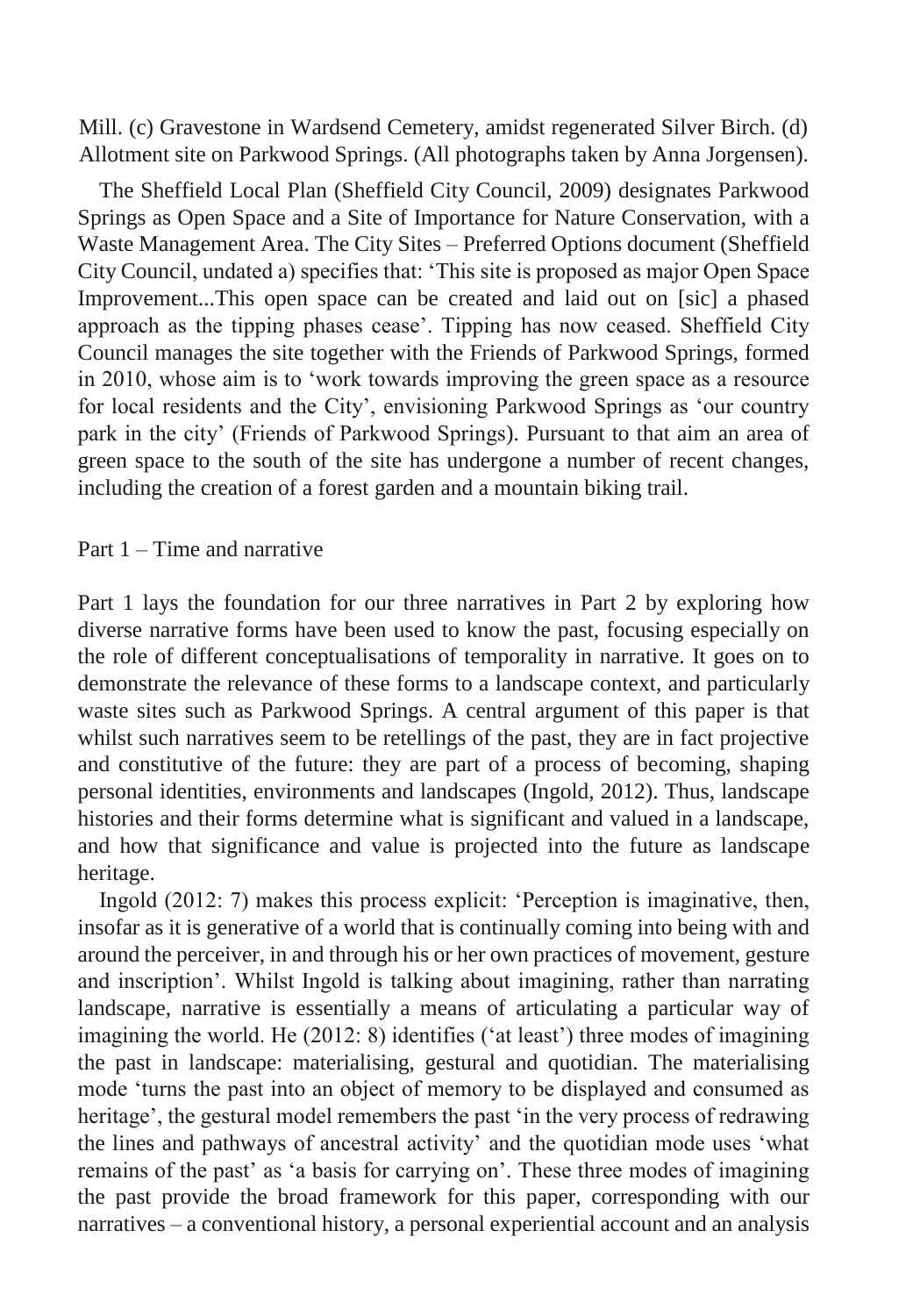based on the Sheffield Historic Landscape Characterisation – combined with the landscape implications we draw from them in Part 3.

The ways in which time is conceptualized and represented in a narrative are fundamental to its intended meaning and purpose. There is perhaps still a general perception in western thought that all human beings have the same conception of time as a way of measuring duration, and ordering the sequence in which things happen. However, Farago (2005: 426) writes of 'the culturally and historically specific nature of chronology as a western, European construct'. It follows that 'the past' and 'the present', inherent in the writing of history, are also culturally and historically specific:

history is not a fact of the world that is more or less accurately represented...it is only one way for a society to constitute the past and establish a relation with it. To live in history and to wish to write it, is not a universal anthropological postulate, but it is a certain way to conceive of and be in the world, and it is a certain practice of subjectivity. (Farago, 2005: 426)

We might add that history is 'a practice of subjectivity' even within and between cultures that subscribe to the idea of chronology (Crouch and Parker, 2003): there is no such thing as a definitive historical account.

The chronological view of time underpins the 'grand narratives' associated with modernity (Lyotard, 1984), which assume that progress takes a linear course, each step being an extropic movement on the path towards an ever more evolved and rationalised future. This notion of progression, as associated with 'progress', sets historic events as the inevitable increments toward our current state, thus attributing a false agency of time in the chronological narrative. As Farago (2005: 427) puts it: 'Chronology is a powerful and seductive rhetorical apparatus, a fictive construct that masks ideology under the guise of ''natural time'''. The chronological idea of time, and the heroic narratives and explanatory accounts of the world it supports, have been challenged across numerous disciplines in the late 20th century.

The canonical challenge must come from Walter Benjamin's dialectical image, the vehicle he used to critique modernity in The Arcades Project. Set in the Paris Arcades, an ideal locale from which to critique the superfluity of capitalism, Benjamin used a montage of quotation and allusion to bring about revelatory insights into the relationships between things and their meanings. Benjamin's sources are the 'fragments of modernity' (Frisby, 1986), not its grandiose expositions, but 'the rags, the refuse' (Benjamin, 1999: 460), cited in Friedlander (2008), the inconsequential statements, the asides. The dialectical image has its own temporality outside of chronological time:

This time internal to meaning should be distinguished both from the objectively measurable time and from the subjective structure of the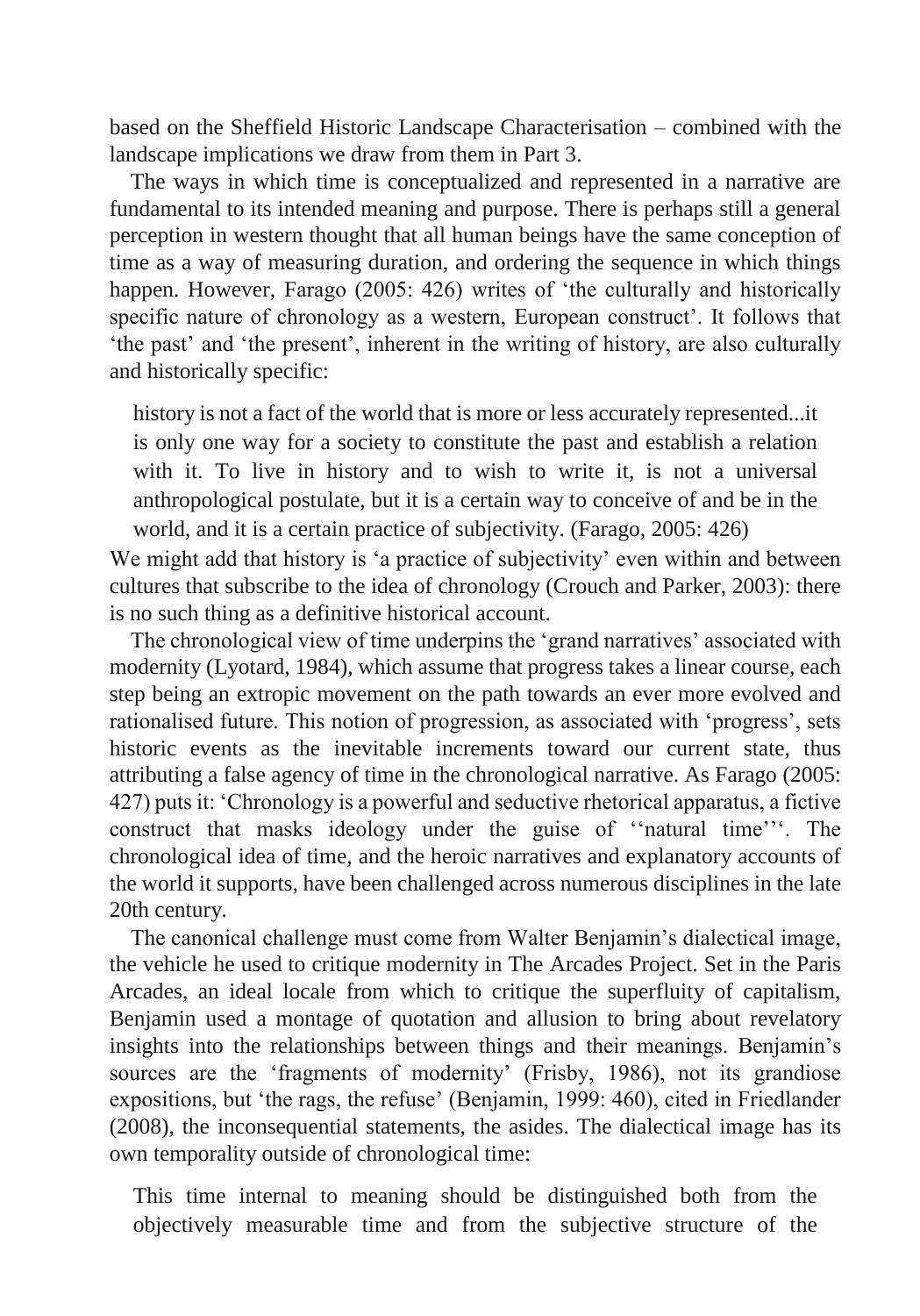experience of time. Any meaningful phenomenon has an inner life whose realization is brought about by a work of expression in that present which recognizes it. (Friedlander, 2008: 21)

Within the field of art history chronological time is contrasted with anachronism. Here, the discussion focuses, inter alia, on the question of whether it is possible for a later audience to understand the effect that works of art had on their viewers at the time they were produced. Didi-Huberman (2005: 38) is contemptuous of the idea that we can decipher the meaning of past objects:

Everything past is definitively anachronistic:...it exists only in the operations of a 'reminiscing present,' a present endowed with the admirable or dangerous power, precisely, of presenting it, and in the wake of this presentation, of elaborating it and representing it.

Yet despite this definitive statement, Didi-Huberman (2005: 17) acknowledges that the sheer materiality of objects does have an inherent power to move us profoundly. Whilst he claims that we have lost the ability to understand Christian art, the force and passion with which he writes about the visceral impact of Fra Angelico's Annunciation contradicts this. He implies that some objects have a timeless capacity to affect us in the same way, confirmed by his assertion that the experience of archaic places...is nothing other than 'the physical sensation of time' (Didi-Huberman, 1996: 58).

Time, narrative and history are also the main preoccupations of Marc Singer's (2003) exegesis of Ralph Ellison's The Invisible Man, a novel about African-American history. In the novel, the protagonist wrestles with the deterministic narrative chronologies of his oppressors: chronologies of progress, capitalism and Marxism. These narratives are deterministic, because if we subscribe to them, they define us, there is no place in them for alternative modes of thought and action. The Invisible Man must learn how 'different concepts of time can inhibit or empower human agency and how the past exerts a continuing influence on the present' (Singer, 2003: 392–393).

Ellison (1952 quoted in Singer, 2003: 389–390) puts forward an alternative idea of time: 'the palimpsest: a synchronous conflation or superimposition of multiple historical periods upon the present'. The Invisible Man also learns how his outsider status enables him to step outside the flow of time: how to 'slip into the breaks and look around' (Ellison, 1952 quoted in Singer, 2003: 391) From this new perspective, he learns to critique the narratives of modernity, find his own sense of time, and recover his identity.

Singer (2003: 410) claims that 'identity is an amalgamation of experiences over time and a constant negotiation with the past'. Writing within the discipline of management Hamilton (2013: 64) touches on similar themes: 'narrative mediates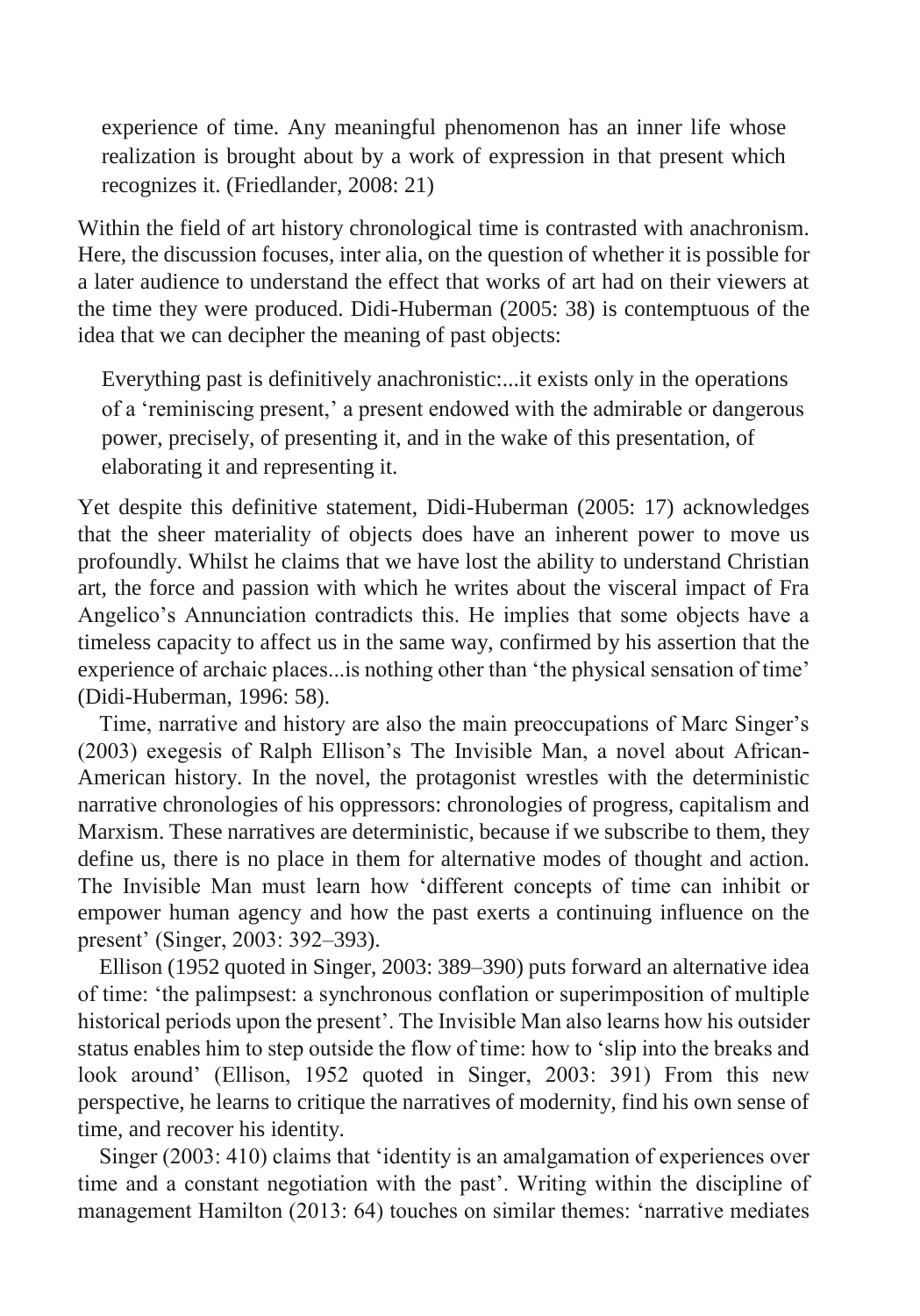to configure (and reconfigure) our human experience of time and life into narrative identities'. In exploring the narrative strategies used by different entrepreneurs to describe the development of their businesses she uses three time frames, derived from Czarniawska (2004): chronological, cyclical and kairotic. Kairotic time is said to be 'a narrative time punctuated by important events, which might even run chronologically backwards'. The Kairotic time frame was most frequently adopted by the entrepreneurs in telling their stories, often using physical metaphors such as jumping, skipping or leaping about in time (Hamilton, 2013: 70). Hamilton's work chimes with Singer in the sense that they are both concerned with the power of unconventional narratives that provide 'emancipatory possibilities from the compulsory nature of social and cultural norms' (Hamilton, 2013: 76).

If using different time frames in narrative can be used to define personal identities that support or subvert social norms, they can also be used to suggest diverse landscape 'becomings' (Ingold, 2012). DeSilvey (2012: 34) challenges the conventional historical chronological narrative as a particular spatial and temporal framing that justifies the preservation of a landscape as it appears at a particular time. She asks the question of whether it is possible to 'experiment with other ways of storying landscape, framing histories around movement rather than stasis, and drawing comparisons between past dynamism and future process?' DeSilvey adopts what she calls an 'anticipatory history' (anticipatory of an uncertain future), arranging a selection of present-tense narrative excerpts from the past together with 'auto-ethnographic anecdotes' (2012: 36) in reverse chronological order to retell the story of Mullion Cove in Cornwall. Her aim is to disrupt the false agency of the chronological narrative and its deterministic implications for the future. Instead we see an assemblage of 'past presents which remain open to addition and subtraction, the process of making sense and assembling story exposed' (2012: 48).

DeSilvey and others have explored narrative and its relationship with heritage practice in the context of ruins and derelict landscapes. DeSilvey and Edensor (2013: 15) claim that 'ruins rarely lend themselves to representation in seamless narratives' and call instead for approaches involving 'multi-sensory' engagement with these sites, physical interventions and 'multivocal' narratives reflecting their diverse uncertain nature. DeSilvey (2006: 335) has also claimed that 'the potential for ''entropic heritage'' practice remains, for the most part, untapped'. Both have also written extensively about why (unrestored) ruins and dereliction invite such alternative readings and heritage practice. The decay and disintegration into matter of ruins and the artifacts they contain is a central theme, with DeSilvey (2006) showing how, whilst seemingly antithetical to a heritage practice that is about preserving the past, decay constitutes the very tangible and visceral evidence of the passage of time that is often absent from museum displays and other conventional heritage forms. Ruins are also well-known examples of vanitas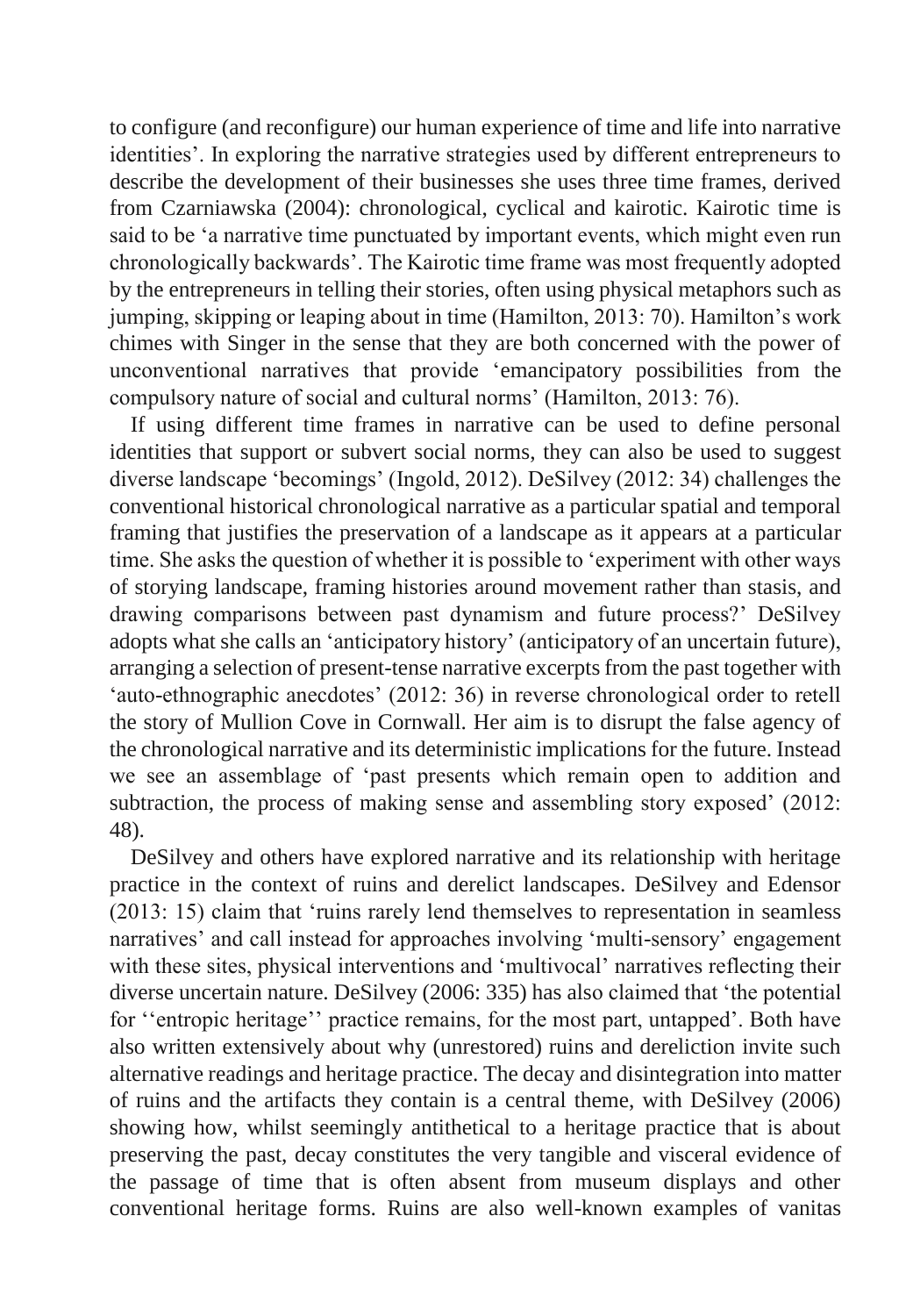(Woodward, 2002), with recent ruins especially confounding the grand narratives of development, progress and civilization, thereby legitimizing alternative readings of human endeavour and meaning (DeSilvey and Edensor, 2013). Derelict sites are frequently layered 'pluritemporal' landscapes, containing evidence of many previous pasts (DeSilvey and Edensor, 2013: 7). This temporal fluidity, combined with the mix of nature and culture, decay and disorder often found in derelict sites, makes their meanings ambivalent and difficult to distill (Jorgensen and Tylecote, 2007). Hill (2013: 381) writes of the spectral or uncanny quality of post-industrial landscapes, such as the sensation of smelling coal dust in a valley where mining has ceased, claiming that the idea has value 'because it suggests that our experience of the world is haunted by a spacetime in which past and future coexist, and interact, in uncertain and unpredictable ways'. All of these characteristics make ruins and derelict sites 'exemplary alternative sites of memory', in contrast to contemporary practices involving the commodification of memory, both in and out of place (Edensor, 2005: 830). Edensor (2005) also uses ghostly metaphors to characterize processes of remembering in these sites, including sudden manifestations of involuntary memories evoked by their sensory richness; embodied haunting in which the body is compelled by its surroundings to respond to and even re-enact the habitual movements of former inhabitants of the spaces; poltergeistic confrontations with the kinetic power of the forces of disintegration within the ruin; together with close encounters with evidence of the daily lives of the myriads of people who formerly used these sites and meetings with 'unidentifiable ghosts' representing uncanny 'happenstance montages' (2005: 844) of objects and matter.

Following this line of argument Parkwood Springs is therefore an ideal setting for an examination of landscape heritage theory and practice, focusing on these themes of time and narrative. Here, we find the palimpsestic superimposition of different historical periods and Benjamin's (1999: 460) 'rags' and 'refuse', the source material for the dialectical images from which more profound insights may be gained. Parkwood Springs represents one of Ralph Ellison's 'breaks', spatial as well as temporal. Parts of the landscape (especially the landfill) are currently represented as blank space on maps, and parts of the site are in a sense suspended between their previous uses and their future repurposing as an urban park. Parkwood Springs therefore allows us to 'slip into the breaks and look around' (Ellison, 1952 cited in Singer, 2003: 391). From this vantage point we can question the chronological narratives of authorized heritage discourse and examine the alternatives.

In Part 2 of this paper, we aim to illustrate and highlight the differences between three narrative approaches in relation to Parkwood Springs. Presenting the three accounts one after the other gives the reader a chance to experience these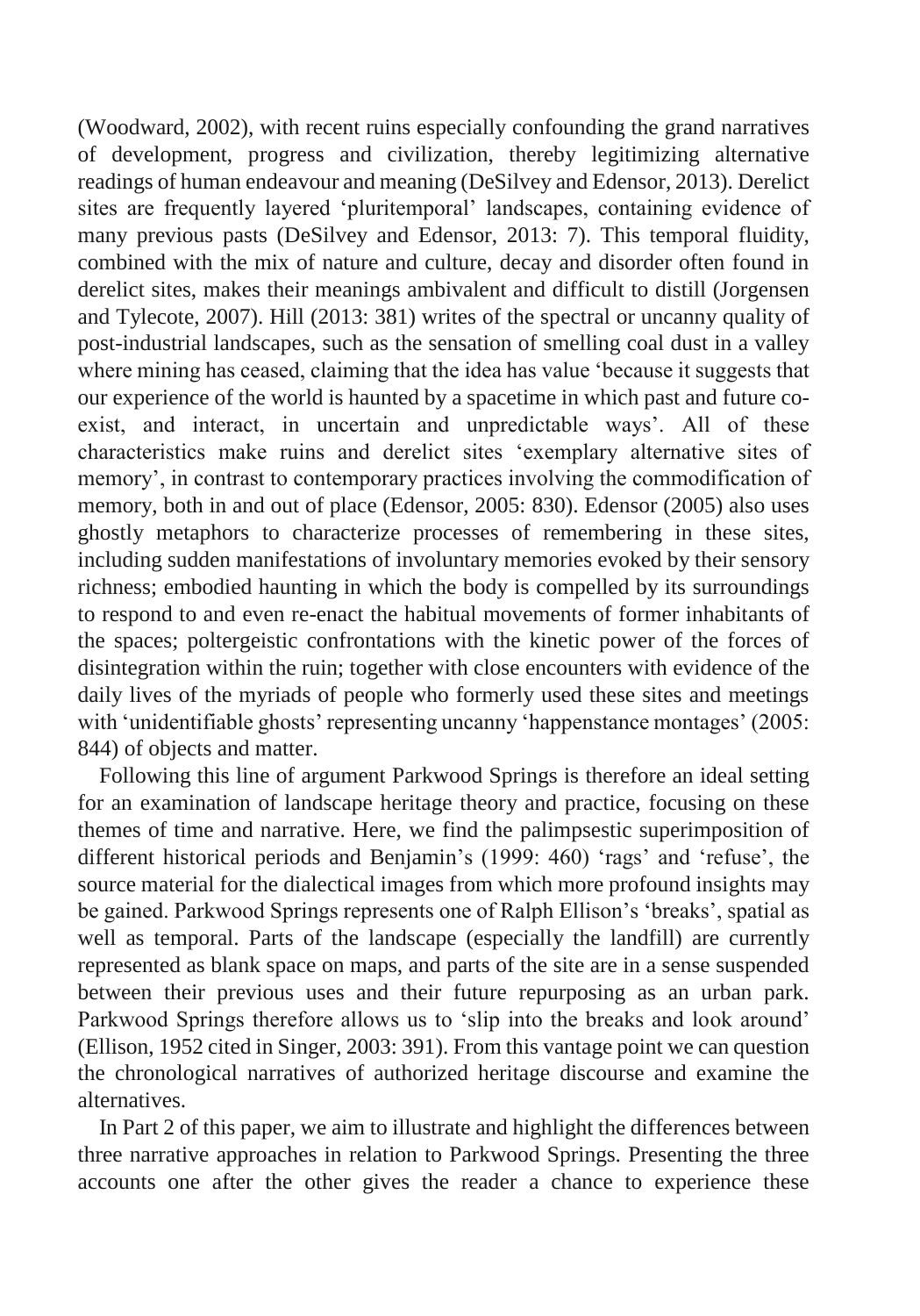differences, and to determine how the narratives inform, complement, duplicate, subvert or detract from one other.

Part 2 – The narratives Narrative 1 – Tracing the documentary history of Parkwood Springs

One of the intriguing questions about Parkwood Springs is how it evolved into this sprawling and disorderly enclosed 'urban fringe' landscape so close to Sheffield city centre. Why are the landfill site and its associated land uses located here? This narrative is a conventional chronological historical account describing how Parkwood Springs was transformed from a feudal landscape to an enclosed postindustrial urban fringe site.

The settlement of Sheffield was founded in the 12th century by a Norman, William de Lovetot, whose retainer created a sub-manor at Shirecliffe, located to the south east of the current site (Walton, 1943a; Hey, 2010). By 1392 the manor had passed to Sir John Mounteney (Walton, 1943b), who obtained a royal charter to hunt throughout his lands, and to empark over 400 acres of land, including woodland and meadow, roughly contiguous with the current site. This became known as 'The Old Park' and remained in existence until at least 1795, when it, and Shirecliffe Hall (on the site of the original manor) are both shown in William Fairbank's Map of the Parish of Sheffield. Whilst The Old Park and Hall remained seemingly unchanged, the industrialisation of Sheffield had begun, with several mills and forges having been constructed along the course of the Don bordering Parkwood Springs.

In the 1850s, Parkwood Springs saw its first radical modern transformation with the construction of the railway, which ran through the site, from north to south, parallel with the river. However, The Old Park woodland and Hall persisted right up to the early 1900s, but were then surrounded to the north by Wardsend Cemetery, and to the south and east by a fringe of housing and industry along the valley floor, with newly constructed terraced houses (known as Parkwood Springs) climbing up the southern slopes of the site (Jones and Jones, undated).

From the 1900s onwards Parkwood Springs underwent its most profound and rapid changes. In 1750, the population of Sheffield was approximately 10,000; by 1901 it had risen to over 450,000 (Sheffield City Council, undated b). With the exception of some small patches of woodland to the far north of the site the trees were felled and most of the site given over initially to extractive industry (quarrying and mining), and latterly to landfill. A coal-fired electricity generating power station with three enormous cooling towers was built at Wardsend in 1902, only to be decommissioned a mere 70 years later, and subsequently demolished. A further gas generating power station was built at Neepsend, with no fewer than five gas holders, four of which were later demolished. By 1940 extensive garden city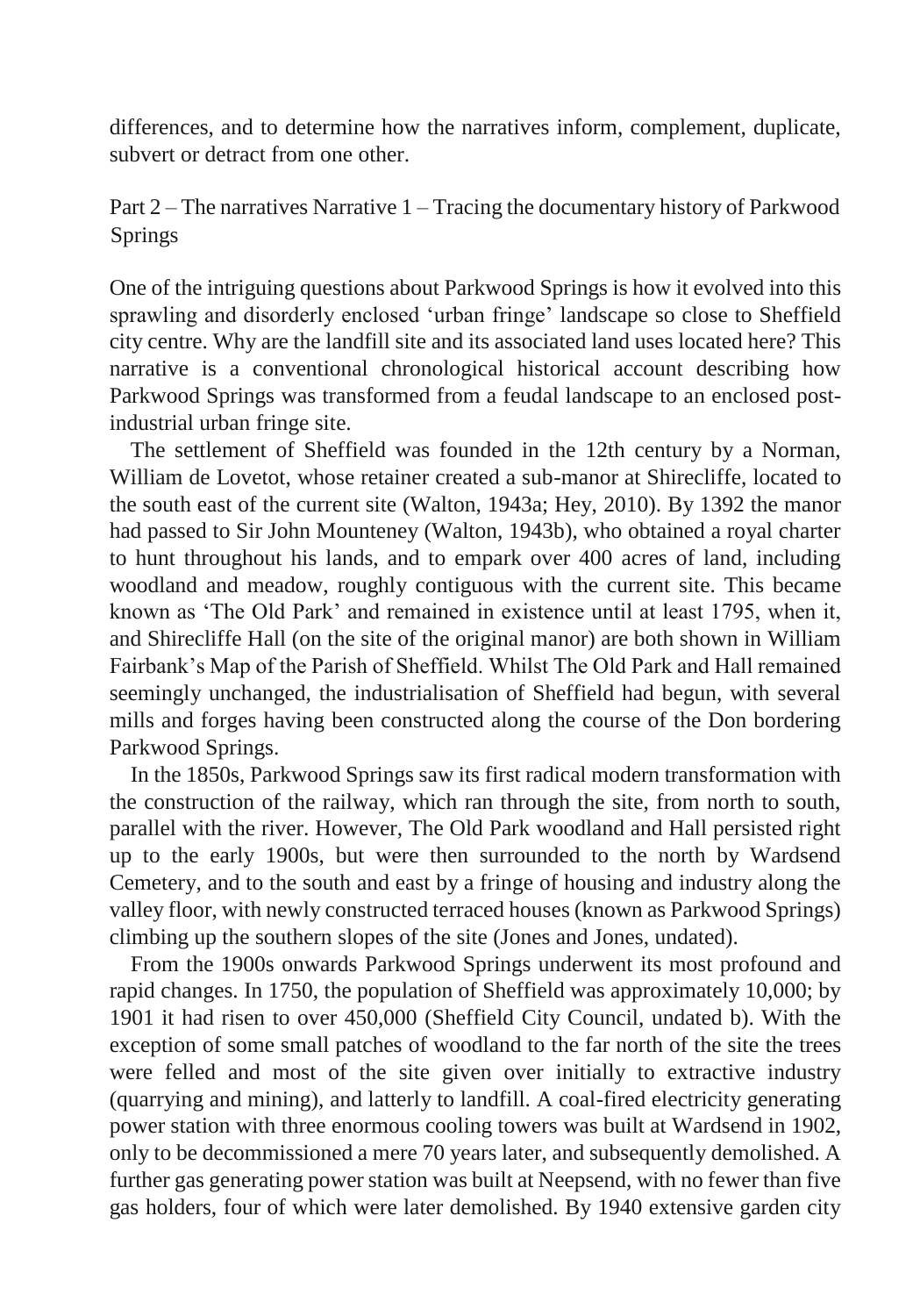housing estates had been built to the north and east. Shirecliffe Hall was damaged by bombing during the 1939–1945 war and later demolished. The Parkwood Springs terraced houses were also eventually knocked down in the 1970s. Around this time, the southern part of the site was 'landscaped', and trees were planted. No longer used for passenger transport, the railway is still deployed infrequently for goods transportation.

From this brief historical overview it seems that what initially protected Parkwood Springs from wholesale development and exploitation in the 1800s was its post-deer park homogenous woodland character (at a time when timber was in demand, due to industrial expansion, and its importance as a source of fuel for steel-working and smelting). However, as timber declined in importance the extractive value of Parkwood Springs as a source of building materials and fireclay led to the felling of the woodland and its exploitation for the extraction of these natural resources, and as a site for gas and electricity power generation close to the sites of the old water powered mills. The Victorian bye-law terraced housing and industrial development filled the gap between Parkwood Springs and the city centre in circa 1900, turning Parkwood Springs into an urban fringe, but the steep terrain made housing unviable during the garden city housing boom of the early 1920s and 1930s, so that this development bypassed Parkwood Springs and continued Sheffield's urban expansion to the north east, turning it into an enclosed urban fringe. In this respect Sheffield's urban development, and the existence of Parkwood Springs, are explained by Whitehand's (2010) 'innovation/building cycle model', according to which urban expansion occurs in waves in response to building cycles, fluctuating land values and transport innovations. With each cycle the expanding urban development leapfrogs the existing fringe, leading to concentric rings of urban fringe inside the city.

## Narrative  $2 - A$  personal account

The next narrative in the sequence is a personal account written by the first named author. It was written as a spontaneous subjective description of Parkwood Spings with the intention that it would form part of this paper, but before the premise of the three contrasting narratives was fully developed. No particular literary style was intended, but the piece has similarities to psychogeography: a form of semiautobiographical narrative writing about urban ruins, derelict sites and urban fringe and other dystopian landscapes. Exponents of the form include Patrick Kieller, Ian Sinclair, W.G. Sebald, and more recently Jason Orton and Ken Worpole (2013) in The New English Landscape, and Paul Farley and Michael Symmons Roberts (2011) in their book about urban fringe landscapes Edgelands. The form has also been used previously in academic writing about landscape, for example by Caitlin DeSilvey (2012), Lisa Hill (2013) and Bradley Garrett (2011).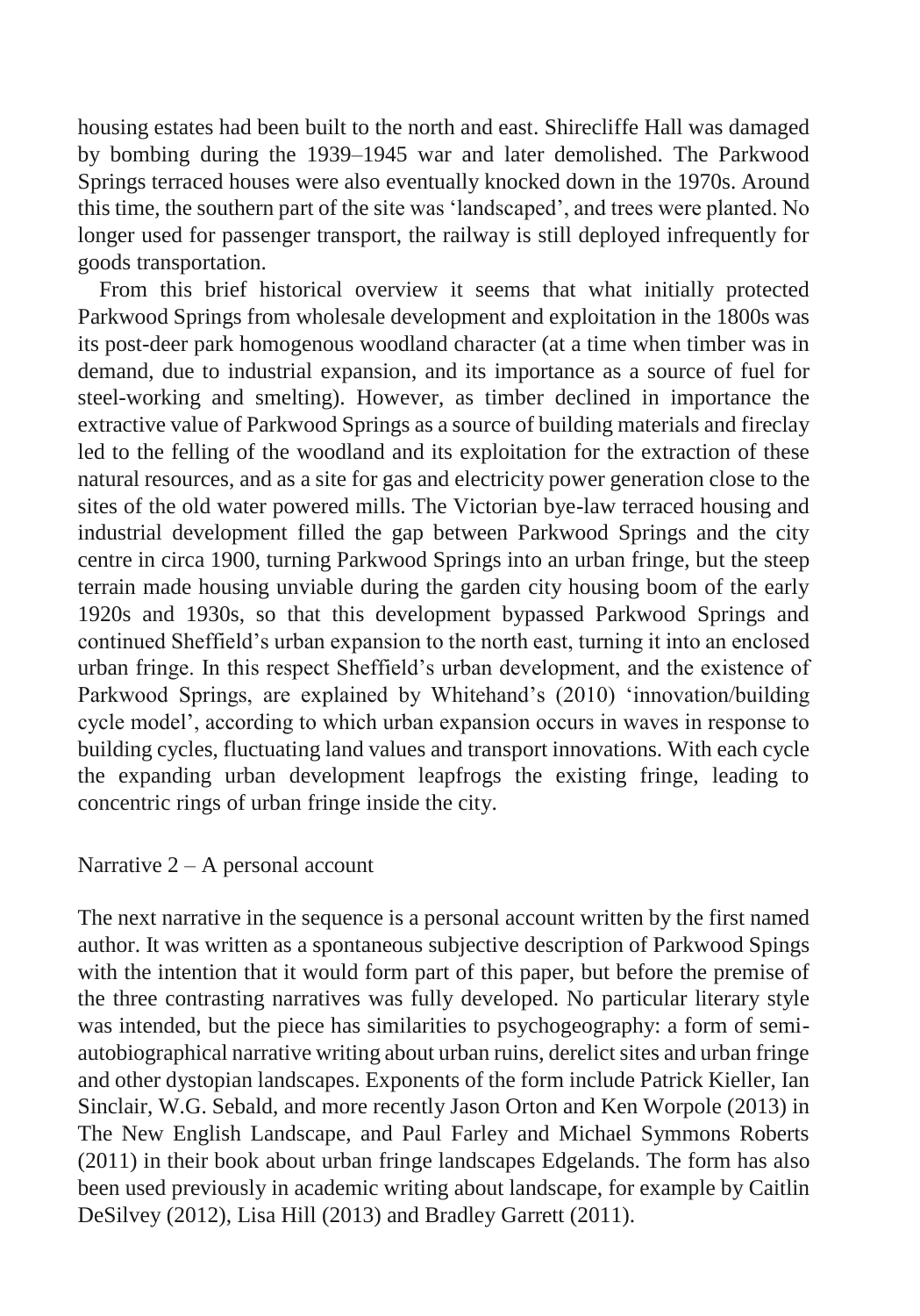I find Parkwood Springs both appalling and fascinating, as well as being deeply evocative. In February 2012, I approach it via my usual route from the south, passing the euphemistically named sauna, the demolition waste reprocessing yard with its noise and dust, the vast heaps of reprocessed rubble, earth slopes and unbelievable quantities of rubbish discarded by fly-tippers and passers-by. I feel as though I am leaving the regulated and ordered part of Sheffield behind and entering a kind of Wild West where anything goes. Along Club Mill Lane the ruins of the Old Park Silver Mill are intriguing, evoking curiosity about their past, and inviting exploration (Figure 2(b)). Catherine Heatherington and I stood beside this ruin a couple of years ago, by the confluence of the rivers Don and Loxley, and watched a flock of long-tailed tits flitting through the tree tops on the far side of the river. I notice that the caravan installed beside the ruin has gone, though the neat fence that was put up to demarcate the territory associated with this temporary home remains. Just beyond the Old Park Silver Mill, further along Club Mill Lane, and surrounded by dereliction, is a small industrial estate, packed with small and seemingly prosperous factories and industrial units. At its far end it is possible to see right into a metal working factory and catch glimpses of the incandescent interiors of furnaces, and men wearing protective clothing and visors. Somehow this sight is evocative of a pre 'Full Monty'<sup>3</sup>Sheffield, when the steel industry was still in its heyday, and for a moment it feels as though time has somehow left this place untouched. At the core of the site the waste is modelled into enormous terraces and embankments, and capped with more rubble, and on the older slopes pioneer tree species have already aggressively taken hold, forming dense impenetrable thickets. Along the top of a whale-backed mound close to the river someone has made an orderly row of gigantic tree stumps. I start to feel as though I have entered a primeval territory, where the raw materials of the earth are being crudely re-assembled into new landscapes. Just beyond the edge of the tip is Wardsend Cemetery (Figure 2(c)). It has the poignancy of all disused and overgrown cemeteries, but here that is re-enforced by its location beside the tip, which seems to be encroaching onto the graves and memorials and obliterating them. Perched above the cemetery at the northern end of the escarpment is a small, embattled allotment site, each garden defensively re-enforced with stout but ramshackle barriers against thieves and intruders. Through these fences, and surrounded by the sporadic barking from the dogs protecting their owner's small territories, I glimpse winter vegetables growing in dark earth, and pigeon lofts  $(Figure 2(d))$ .

In March 2012, I took two colleagues (Richard Keenan and Stephen Dobson) to see Parkwood Springs for the first time. It was pouring with rain, the hillside was shrouded in mist, and Club Mill Lane was ankle deep in mud. Rubbish lay everywhere. Richard noted that it was a graveyard for abandoned sofas, and Rawson Spring (from which Parkwood Springs presumably gets the second half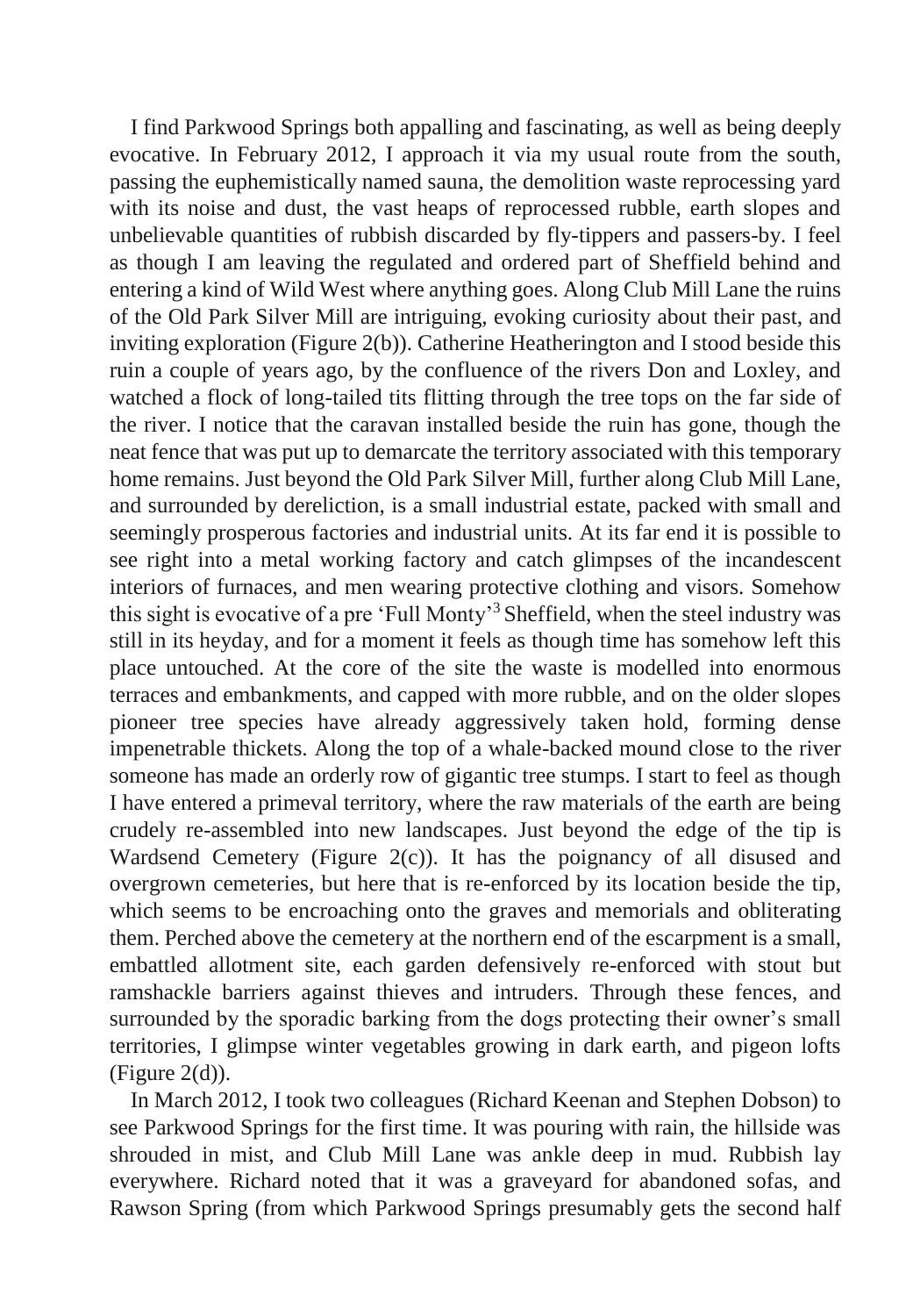of its name) was a river of refuse and discarded car tyres. During our tour we saw only two people, a young couple in waterproofs taking a swift short cut across the site. I tried to be enthusiastic, but thought I sensed a credibility gap opening up between us. Although they had both lived and worked in Sheffield for many years, neither of my colleagues had ever been to Parkwood Springs, or given it much thought. Ed said that it was like Sheffield's collective unconscious, necessary, but not somewhere you wanted to go.

On a later visit with Stephen Dobson in May 2013 the sun was shining, and there were signs of change. Club Mill Lane had been closed beyond the industrial estate, and shiny new barriers erected to prevent vehicular access along the future recreational route running north beside the river. Significant tree planting had taken place on the older slopes of the landfill site and bluebells were flowering in the ancient woodland next to the allotments.

### Narrative 3 – Historic landscape character analysis

Historic Landscape Characterisation (HLC) has its origins in the 'post-modern revision' of archaeology theory in the 1980s (Turner, 2006), which replaced traditional approaches focusing primarily on the site as an evidential repository that could be used to provide authoritative explanations concerning processes of human adaption, subsistence and settlement at particular locations and times in the past (Fairclough, 2012; Turner, 2006). This shift was characterised by the acceptance of a plurality of interpretations concerning the social and cultural dimensions of a reciprocal and dynamic relationship between people and place, and a greater emphasis on landscape perception (Bender, 1993; Fairclough, 2012; Tilley, 1994; Turner, 2006).

Although rooted in landscape archaeology narration of the past, through its retrogressive approach to the identification of evidence in our present surroundings, HLC is not solely a heritage management tool but moreover aims to introduce a depth of temporality within the 'Landscape Character turn' in mainstream planning (Cheng, 2012). It represents a shift in emphasis from the protection of valued landscapes through designation, to an approach for managing and indeed mediating change. HLC was developed by English Heritage from the mid-1990s and is a process of defining current landscape character and the depth of time which may be attributed to it evidenced through map and aerial photographic interpretation. Areas of consistent landscape pattern or morphology are mapped and classified into types based on land use and land cover. Geographic information systems are used to store, manage and present the data, and whilst initially the focus was on rural landscape, more recent HLC surveys, including that produced for Sheffield by South Yorkshire Archaeology Service, contains full urban coverage.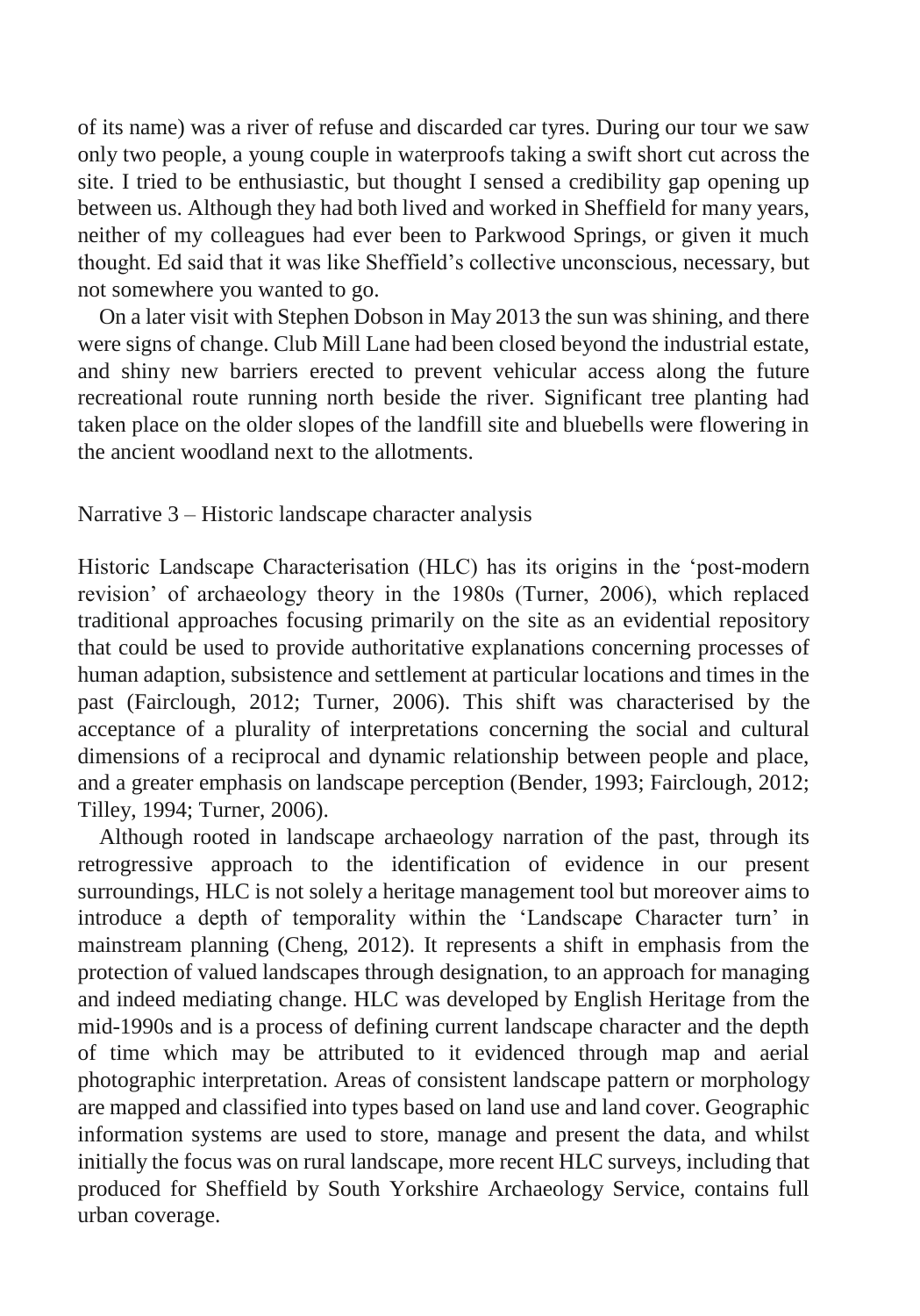HLC offers a 'retrogressive narrative' (Rippon, 2004) in that the starting point for analysis are the morphological units in the present day landscape. In this sense, the past is reconstructed through a mosaic of modern character area boundaries. Each layer of landscape interpretation is established backwards through time with all associated description and historical sources attributed to these boundaries. In recognition of HLC's retrogressive method, and inspired by the reverse chronology of DeSilvey's (2012) anticipatory history, our analysis also works backwards from the present day. Figure 3 depicts the character types currently prevailing in Parkwood Springs, and in 1900, 1750 and 1400 respectively. Figure 4 explores 'flux': the extent to which each character area has changed.

Parkwood Springs Today. The Parkwood Springs area is predominantly characterised through HLC as an industrial space, although visually it is overwhelmingly 'green' in nature due to the natural succession and tree planting that has followed previous phases of landfill and extraction, and the presence of some remnant ancient woodland (Figure 3) that provides evidence of substantial time depth. A small light industrial complex is located along the River Don at the western edge of the site dating from the late 1920s/early 1930s, close to the



Figure 3. (clockwise from top left) The Historic Landscape Character types prevailing at the present day, and in 1900, 1750 and 1400, respectively. (All HLC plots prepared by Stephen Dobson on the basis of the Sheffield HLC dataset (SYAS, undated)).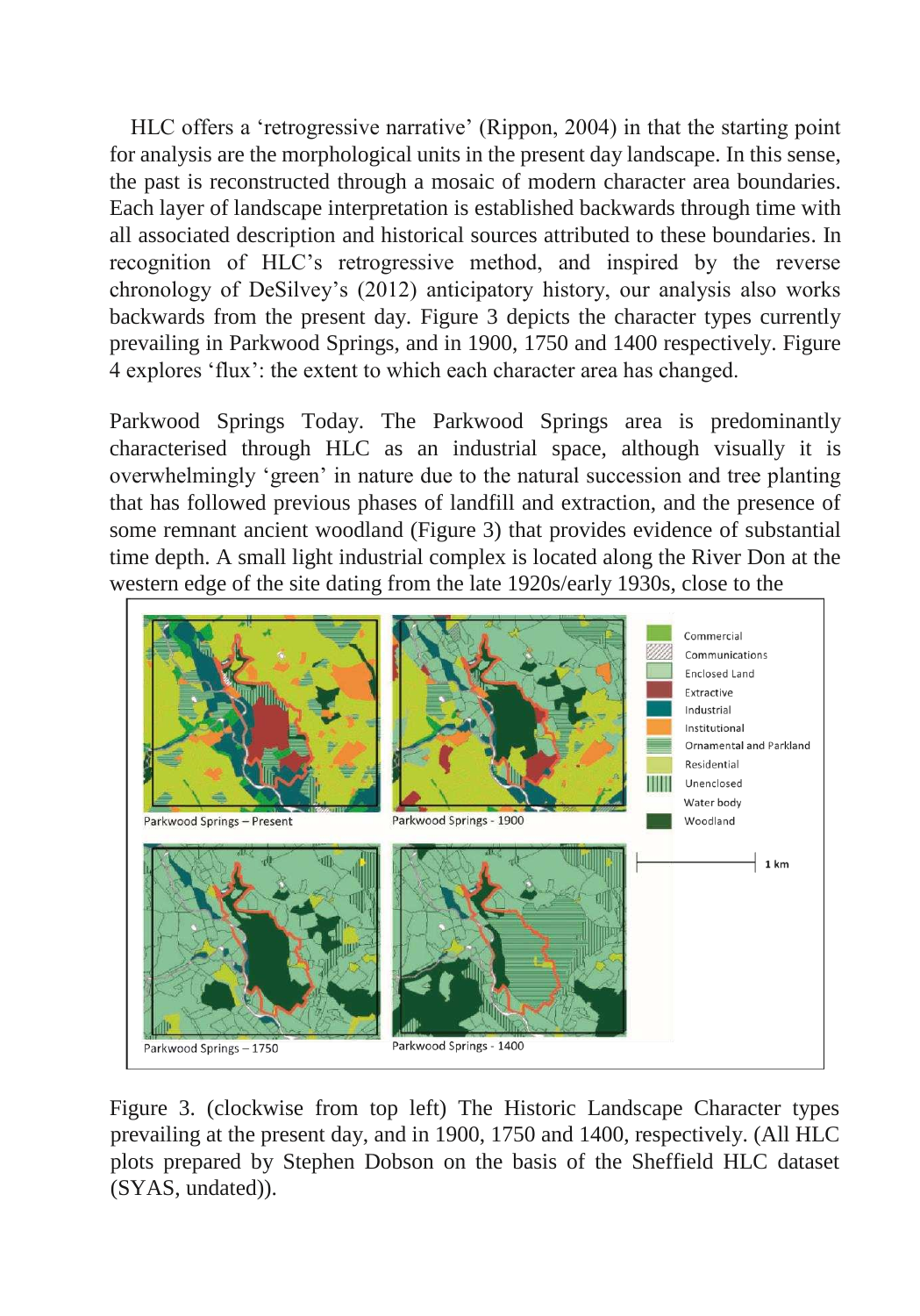

Figure 4. Landscape in flux – Historic Landscape Character plot of character areas exhibiting more than one change in broad character-type. (All HLC plots prepared by Stephen Dobson on the basis of the Sheffield HLC dataset (SYAS, undated)).

overgrown sites of the Old Park Silver Mill and Old Park Forge. This is surrounded by landfill, which incorporates pockets of woodland and unenclosed land. On all sides, Parkwood Springs is surrounded by the extensive urban fabric of Sheffield. Neighbouring residential areas include byelaw terraced housing and inter-war garden city suburbs. There is also a long stretch of industrial metal-trades along the river Don. The HLC broad character types outline a mixture of uses from multiple time-periods; however, the general character type of the whole zone is 'industrial' (SYAS). The generalised character type for this site is therefore greatly influenced by function rather than its visual appearance.

Parkwood Springs 1900. The 1900s time slice (Figure 3) identifies the fringe nature of Parkwood Springs at this time, as it occupies the space between Victorian urban Sheffield and the neighbouring countryside. Prior to the extractive industries that characterises the present day space, Parkwood Springs's green centre is predominantly wooded. Some quarrying is visible at Standish Gardens, Shirecliffe, and clay pits/brick works are located in the south of the study area. Terraced housing is also evident in the south. Piecemeal enclosures are visible close to Shirecliffe Hall. The 1900 time-slice visually captures the study area in a predominantly agricultural/rural setting with many of the current land use divisions remaining legible from earlier enclosed land and woodland uses.

Parkwood Springs 1750. The 'seeds' of Sheffield's industrial presence along the Don are evident by 1750, when a number of water power sites are recorded in the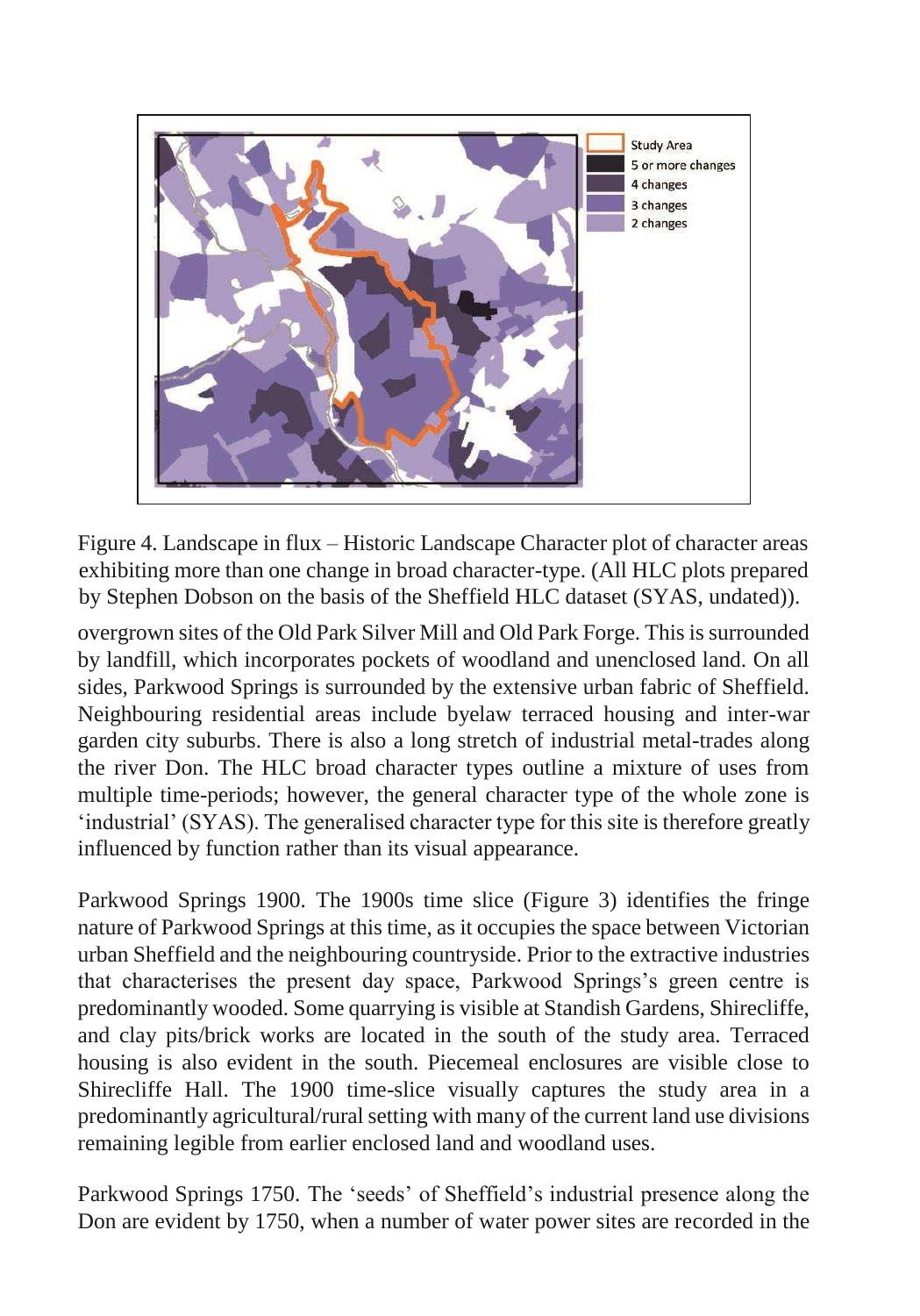HLC, identifying a few distinct industrial character areas. Shirecliffe Hall is present in the 1750 time slice, but essentially the study area is characterised by woodland with piecemeal farming enclosures immediately surrounding the hall. Small hamlets are dispersed amongst a surrounding landscape of mainly surveyed Parliamentary enclosures with a few unenclosed commons. The ancient spring wood to the south west of the study area (next to a 17th-century farm complex) and landscape of enclosed farmland indicates the nature of the landscape character prior to the urban expansion visible from the 1900s.

Parkwood Springs 1400. The earliest time slice clearly shows that the study area is largely characterised by its use as a hunting park belonging to, and surrounding, the sub manor of Shirecliffe Hall. Other individual dispersed residential areas are present in the form of small farm complexes and settlements. Beyond the study boundary piecemeal enclosures and unenclosed commons form this predominantly agricultural landscape. Water power sites are established in the Don Valley at this time, reinforcing the ancient legacy of industrial activity, which characterises so much of the river's course in this part of Sheffield. Ancient woodland follows the watercourse along with enclosed valley floor meadows.

A landscape in flux. The amount of change evident in this area is visually captured by the HLC phasing of four key time periods in Figure 3. However, as a means of summarising this level of flux Figure 4 highlights the areas that have seen more than one significant landscape change through time. Importantly, it is this plot that illustrates the fringe nature of Parkwood Springs, situated where the most changeable areas of the landscape in blue start to give way to the least changeable in white. This zone closely matches the urban/ rural divide upon which Parkwood Springs was a fringe site in 1900. Whilst much of the area defined as white in this plot is now residential, this is only a relatively recent phenomenon, since for many hundreds of years prior this had always been agricultural land. This position on the edge of flux may explain why, for the walking companion, Parkwood Springs 'felt' so much like an urban fringe.

Part 3 – Critical review of the narratives and their implications for the planning, design and management of Parkwood Springs as landscape heritage

With its linear, (forward) chronological organisation, and the benefit of hindsight, the historical narrative imparts a sense of narrative coherence, authority, and the relentless march of progress in transforming Parkwood Springs from a Norman Deer Park to a landscape of extraction, infrastructure, industry and latterly, waste. Whilst it seems comprehensive, the narrative actually roves around, picking out key events and sites for commentary at different times. Different localities in Parkwood Springs are briefly illuminated as they take centre stage, and then pass into obscurity again as the story moves on.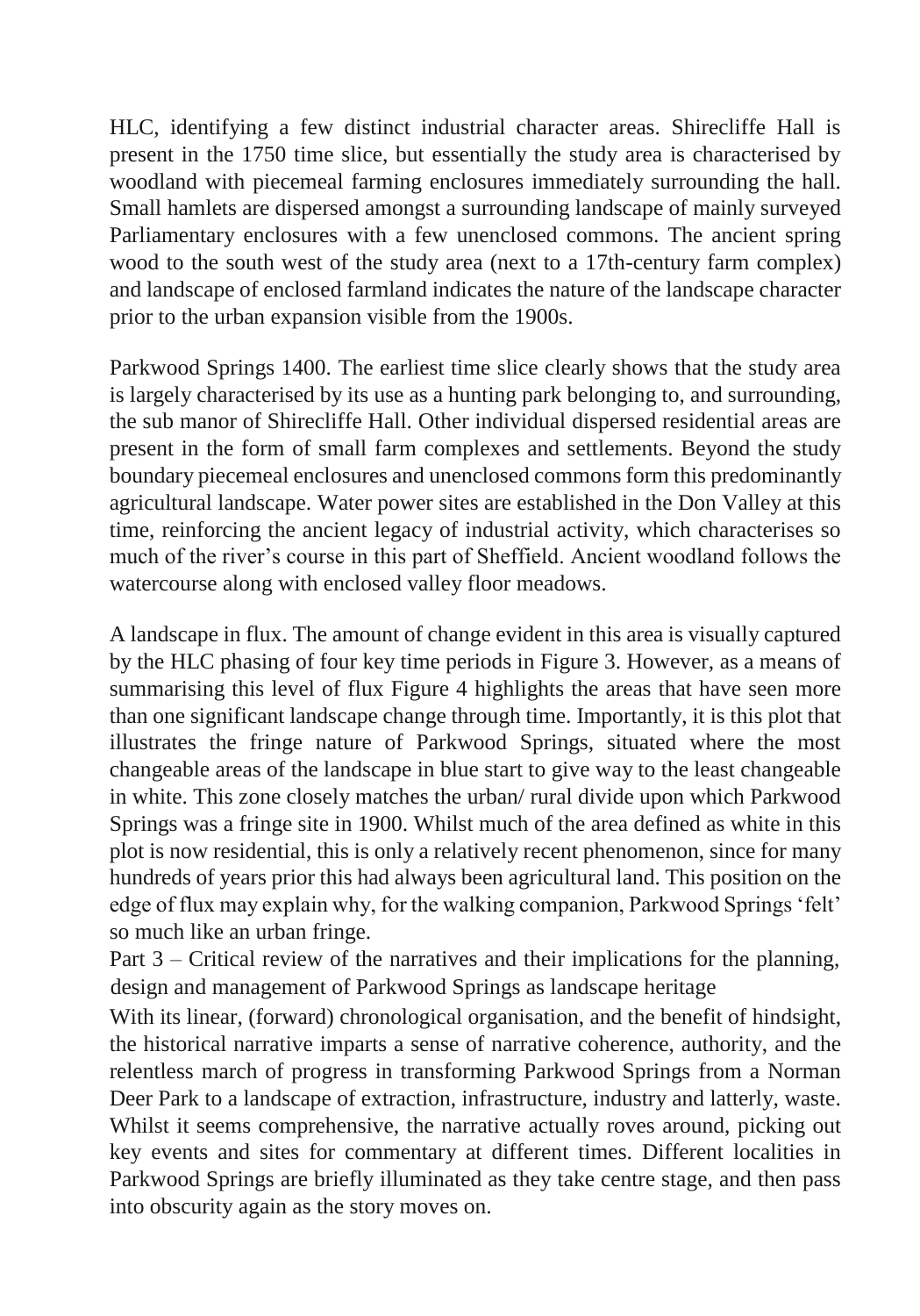The historical narrative is consistent with the deterministic narratives underpinning 'authorized heritage discourse', and with Ingold's (2012) 'materialising mode'. According to this some sites within Parkwood Springs could be seen as suitable for conservation or restoration as conventional heritage sites, for example the ruins of the Old Park Silver Mill on Club Mill Lane, or parts of Wardsend Cemetery. 'Expert' decisions would have to be taken about how to remove/manage the invading vegetation, which parts to preserve/restore, which period in history to foreground, and how visitors would interact with the site both in terms of physical access, and interpretation. The 'materialising mode' would preserve the material remains into the future, but remove them from the entropic processes that accompany the passage of time (DeSilvey, 2006; Woodward, 2001), cutting them adrift from their temporal context. For the ruins to be saved Didi-Huberman's 'physical sensation of time' must be stripped away (1996: 58). The 'materialising mode' would make the ruins safer, and more physically accessible to a wider range of people, but some users would be displaced, and some of the sites' existing qualities would be compromised, including their entropic decay with its tangle of nature and culture, their sense of mystery and incompleteness; as well as their potential for personal exploration, discovery and interpretation of meaning and identity: their 'heuristic opening' (Didi-Huberman, 1996: 54).

The personal account is a collection of impressions of Parkwood Springs that respond to the materiality of the site, but are at the same time informed by a cultural landscape that is both personal and idiosyncratic, social and shared. Although the account is a summary of a journey, which does have a kind of linear trajectory, the various localities are, in a sense, encountered randomly. It ranges over multiple temporalities, creating the possibility of what Garrett (2011) calls 'pluritemporal encounters', and multiple geographic scales: the Wild West frontier lands of 19th century America, the 20th century steel industry in Sheffield before the industrial collapse of the 1970s, a primeval landscape from geological time, a cemetery from the 1900s (each grave with its own story of time and place) and a vegetable patch with its implied promise for the future.

Compared with the historic narrative this account implies a completely different view of time in the landscape. Rather than being contained in the historical site multiple and shifting overlapping temporalities and geographies are ever present, crystallising momentarily through experience in a locality (Edensor, 2005; Massey, 1993, 2005), a process referred to by DeSilvey and Edensor (2013: 16) as 'the contingent constitution of place'. In this way, we can conceive of chance interactions, unforeseen juxtapositions, multiple timeframes and remembering: encounters with Singer's (2003) palimpsestic temporality and Hamilton's kairotic time (2013).

Further, conventional heritage practice tends to communicate its message to a passive recipient. Sites such as Parkwood Springs, without any special status or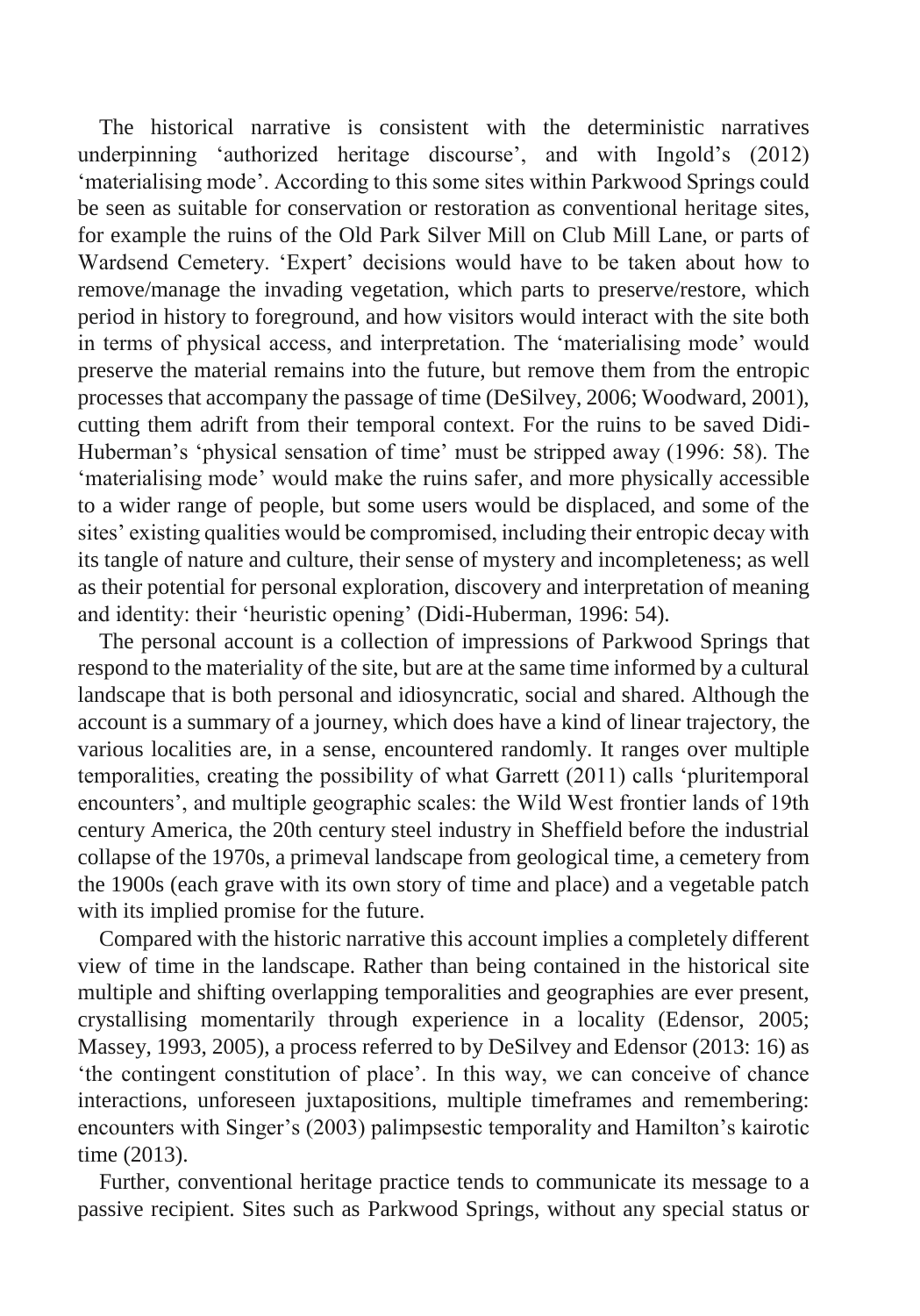protection, can potentially facilitate a much more active, embodied, way of connecting with the past. Edensor (2005: 850) refers to the ways in which the materials and forms of ruinous sites constrain the body to recreate habitual and familiar gestures as 'possession' or 'embodied haunting'. As to whether we really experience 'double exposure in that we walk in the past and the present simultaneously' (Lo¨ fgren, 2002: 42), this inherent power of an object, or of a place, to induce a habitual, and possibly archetypal, physical and psychological response, has echoes in Didi-Huberman's 'physical sensation of time' (1996: 58), and may also subsist in the wider landscape, for example in the act of walking along an ancient pathway, or up a steep hill. On the other hand, it may be that the temporal force of these landscape interactions derives from their power as dialectical images, whose revelatory impact connects us with the temporalities of personal and shared cultures and meanings.

If we were to adopt Ingold's 'gestural mode' of imagining the past we would focus on all of Parkwood Springs's current uses, formal or informal, authorized or unofficial. In derelict and urban fringe sites such as Parkwood Springs, as a result of a lack of surveillance, and a more relaxed official attitude to the enforcement of planning requirements, examples of human interaction with landscape include the resourceful, destructive, flamboyant, careless and downright bizarre. Whilst these can be dismissed as aberrations, contaminated by the 'contemptuous' landscapes they occupy (Armstrong, 2006), they can also be interpreted as helping to shape a 'cultural landscape', in which people inscribe their narratives on the landscape when untrammelled by more usual social norms and planning restrictions. The forest garden at Parkwood Springs is a rather less challenging example of how a landscape may be re-imagined and re-created through the gestures of its users (Grow Sheffield, 2013) (Figure 5). Following the gestural mode these uses would be seen as a potential way of connecting with the past and as a way of shaping Parkwood Springs for the future. According to this interpretation these interactions are as much part of Parkwood Springs's cultural heritage as the material historical remains and the official historical narratives that might attach to them. Dobson (2012) writes that: 'we might consider the urban environment both as the stage upon which culture is ''performed'' and also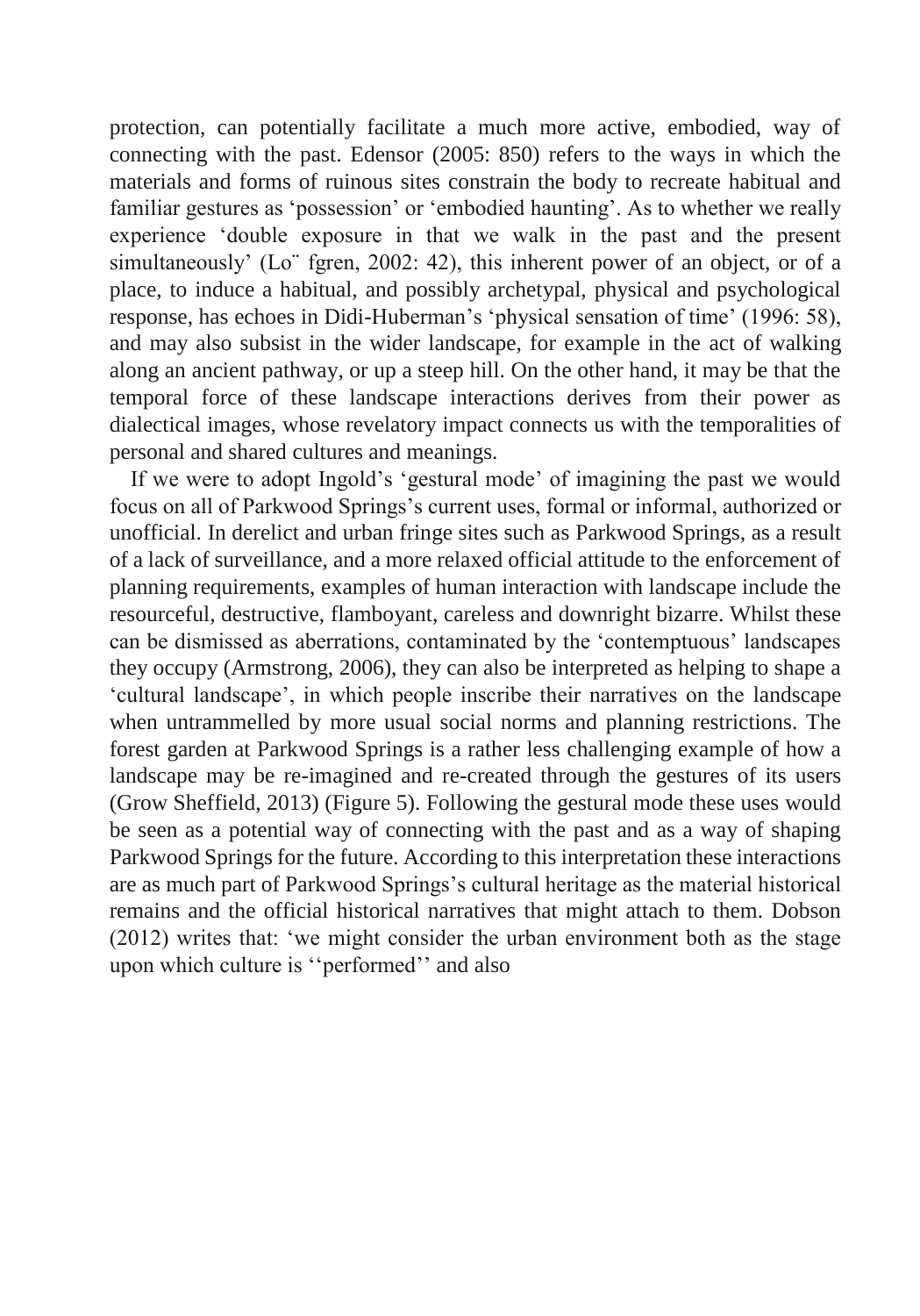

Figure 5. Forest Garden at Parkwood Springs. (All photographs taken by Anna Jorgensen).

the product of the performance; a lived palimpsest of actions, the accumulation of which is the basis of tradition'.

In foregrounding the gestural mode in the planning, design and management of Parkwood Springs we would, in broad terms, look for ways of enabling current uses of the site to continue, and of creating the settings for new uses. These uses might range from the ephemeral, contingent and improvised to the more long-term, officially sanctioned and organized. It would be a case of providing a mix of indeterminate and programmed spaces, with a range of variants in between, and would involve making judgments about the level of intervention appropriate to each locality. Such judgements involve a delicate balance between laissez-faire and regulation, and, crucially, deciding which uses and users are acceptable within the reimagined landscape, and which need to be regulated out. Nevertheless, conceptualizing human activity and interaction with the landscape as culture, or as intangible heritage, does imply that the responsibility for re-imagining and continually 'regenerating' Parkwood Springs should be a shared one. As Smith (2006: 31) has pointed out: 'The idea of a cultural landscape as heritage makes both conceptual and physical space for a wider range and layering of competing values than does the idea of ''site'''. The 'gestural mode' implies that users are not passive consumers but are fundamental to continually imagining and shaping the landscape.

The HLC analysis is about holistic land use change, flux and the legibility of the past in the present, regardless of any supposed cultural heritage 'value'. As such, 'the site' can be reframed within an increasingly wider context, illustrating how spatio-temporal boundaries are simply descriptive mechanisms that are immersed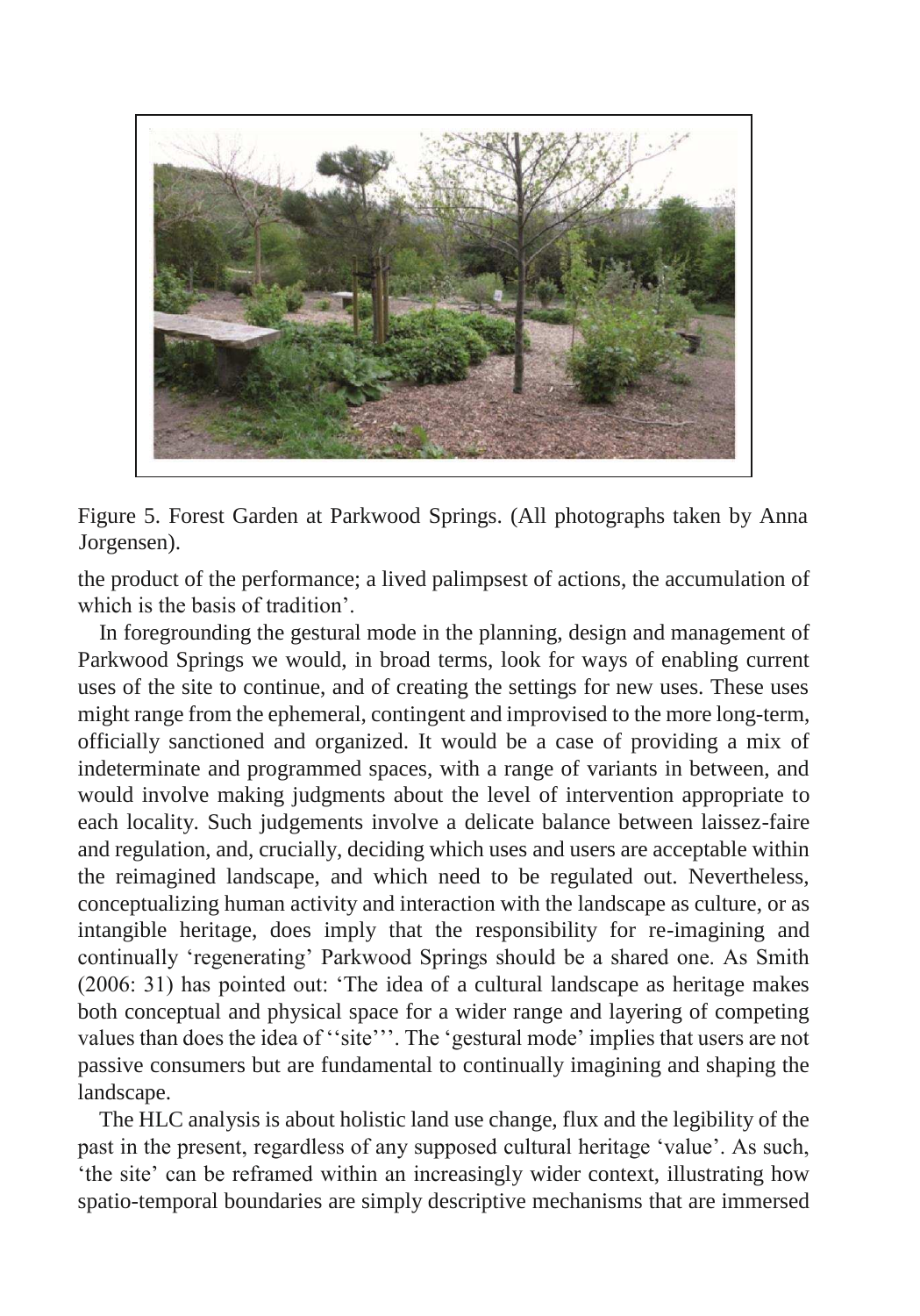in a ubiquitous landscape time (Turner, 2006). Thus in the plot from 1400 (Figure 3), as well as Sir John Mounteney's deer park, we can see water power sites, ancient woodland, piecemeal enclosures and small farm complexes and settlements. This undermines the idea that each plot summarises an epoch characterised by a particular form of land use or land use change. The picture is a far more complex one of multiple forms of land use, at different scales, occurring simultaneously within different 'trajectories of change' (Turner, 2006: 395).

The spatially comprehensive nature of HLC analysis provides a valuable alternative to the boundedness of the historical site implicit in 'authorized heritage discourse' (Smith, 2006). Although character types are inevitably only a schematic interpretation of some aspects of landscape typology they help to suggest the existence of the complex temporal and spatial interrelationships inherent in landscape and place (DeSilvey and Edensor, 2013; Massey, 1993, 2005). Fairclough (2003) refers to HLC as 'a framework for decision-making about change and management' and Dobson and Selman (2012) claim that it can help overcome the binary between 'conservation and change' by seeing the whole landscape as a repository of time-depth, and by valorizing non-expert opinions as to the meaning and significance of this time depth.

However, whilst the Sheffield HLC is theoretically accessible to all via a public web site (SYAS, undated), information is difficult to access without prior knowledge and technical skill. Moreover, HLC has been critiqued on the grounds that the processes involved in creating the spatial datasets and their accompanying descriptions are reductive and flawed, and that it is suffused with a top-down ideology of landscape change to smooth the way for development (Williamson, 2007: 103): 'It privileges top-down users and centralised authorities and it consequently disempowers communities and their connections to the landscape'. It has also been said that HLC replaces the chronological pseudo-objectivity of the historical narrative with a Cartesian one, privileging morphology over the fine grain of the landscape (Austin, 2007).

From our perspective as 'landscape experts' we assert that whilst the HLC analysis broadly concurs with the historical narrative in identifying Parkwood Springs as a surviving surrounded urban fringe, it also underscores aspects of Parkwood Springs as heritage that would not be revealed through a conventional site-based heritage approach. Despite its characteristics of waste and dereliction, as a surrounded urban fringe Parkwood Springs is an important part of Sheffield's urban heritage, being emblematic of Sheffield's urban development and expansion, 'the historical grain of the city' Whitehand (2010: 38–39). What is perhaps more remarkable is that, paradoxically, and despite all the change and abuse it has seen, its essential character of wooded parkland (or medieval deer park), has endured: in this case change has not been inimical to time-depth in landscape, or to heritage.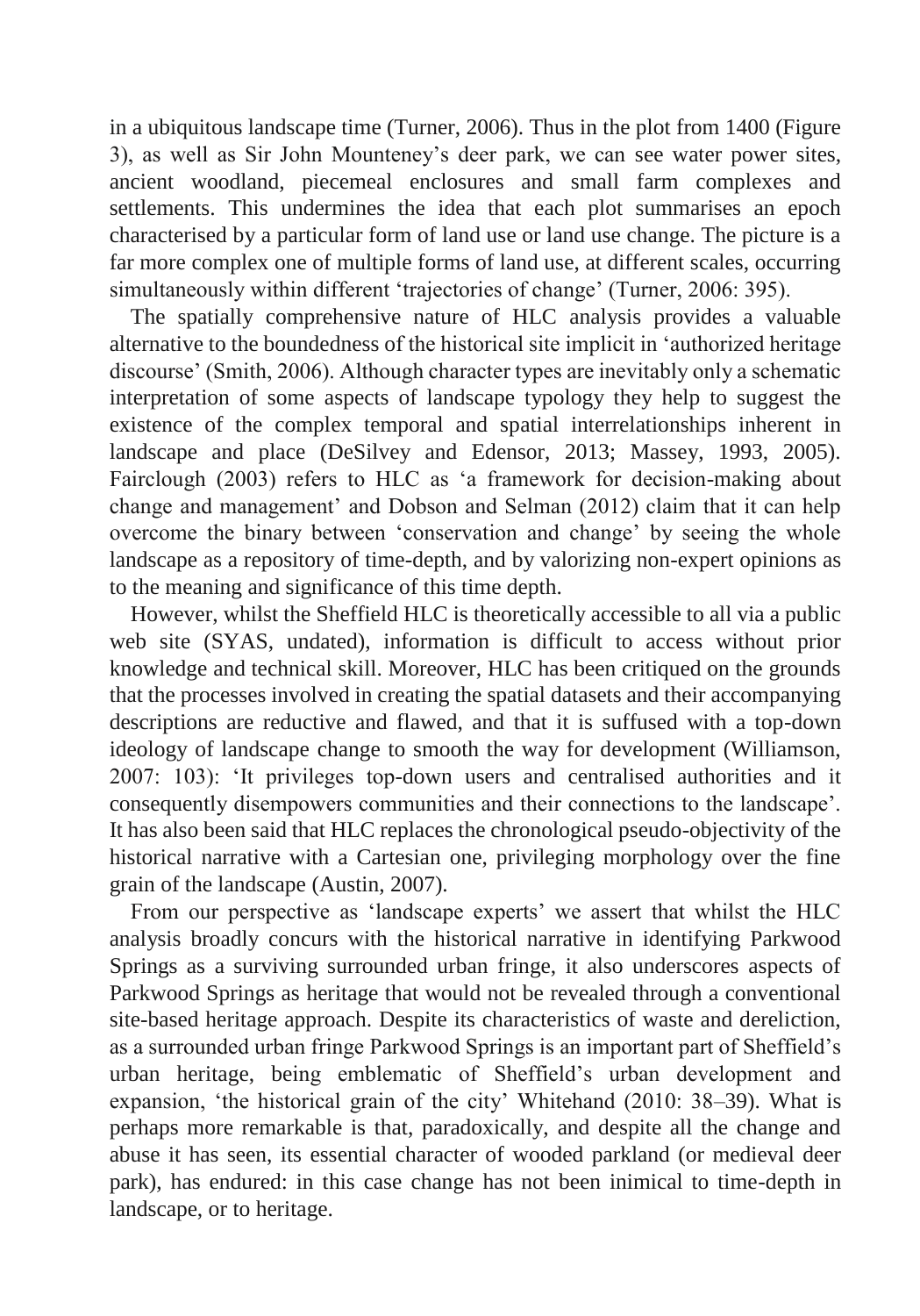In this instance, the HLC helps to reveal the intangible quality of landscape heritage at Parkwood Springs, demonstrating that it does not reside purely in historical material remains or in small-scale spatial configurations of terrain and vegetation. At Parkwood Springs there is a quality that seems to permeate the entire landscape. Dobson and Selman (2012: 2) use the term 'remanence' to describe this, and assert that 'By working with the remanence of broad temporal processes, rather than isolated ''snapshots'' of remnants in time and space, it is possible that a more comprehensive and inclusive location of the genius loci of a place can be promoted'. On the other hand, HLC may also help to draw attention to small-scale disregarded or undervalued 'remnants', and to emphasize linkages and networks rather than individual sites (Dobson, 2011; Dobson and Selman, 2012).

Thus, if we were to use the HLC in a quotidian mode of imagining the past at Parkwood Springs (Ingold, 2012), we might choose to work with some of the 'broad temporal processes' (Dobson and Selman, 2012) that it identifies. As we have seen Parkwood Springs has many histories including Deer Park, woodland, and site of power generation for Sheffield. These histories 'anticipate' a series of possible alternative or complementary futures for Parkwood Springs (e.g. venue for extreme sports, productive woodland; or water, wind or biomass power generation) (DeSilvey, 2012). We can therefore use the HLC to explore where time-depth in the wider landscape resides (as remnant, remanence or network) and how this might inform heritage practice.

### Conclusion

Whilst a more benign future for Parkwood Springs seems assured, many unanswered questions remain. Can Parkwood Springs's qualities of mystery, danger, laissez-faire and decay survive the transformation process? Should one particular vision of Parkwood Springs prevail or is the site large and complex enough to enable its multiplicity of histories and meanings to be retained? Should the material traces of past land use be restored and interpreted, or should the process of entropy take its course? Will Parkwood Springs become frozen in park time, or will its history of adaption and change be allowed to continue? The processes of landscape and heritage planning, design and management involve making choices between numerous landscape narratives, including the official, entrepreneurial, communal or personal. We accept that there is an irony in a paper critiquing 'expert' narratives of landscape, which only contains narratives written by 'experts'. Nevertheless, despite this limitation, we believe that, through this critical examination of our three narrative strands, we have opened up new conceptual ground that will enable greater sensitivity and reflexivity towards site narratives on the part of those individuals and agencies involved in imagining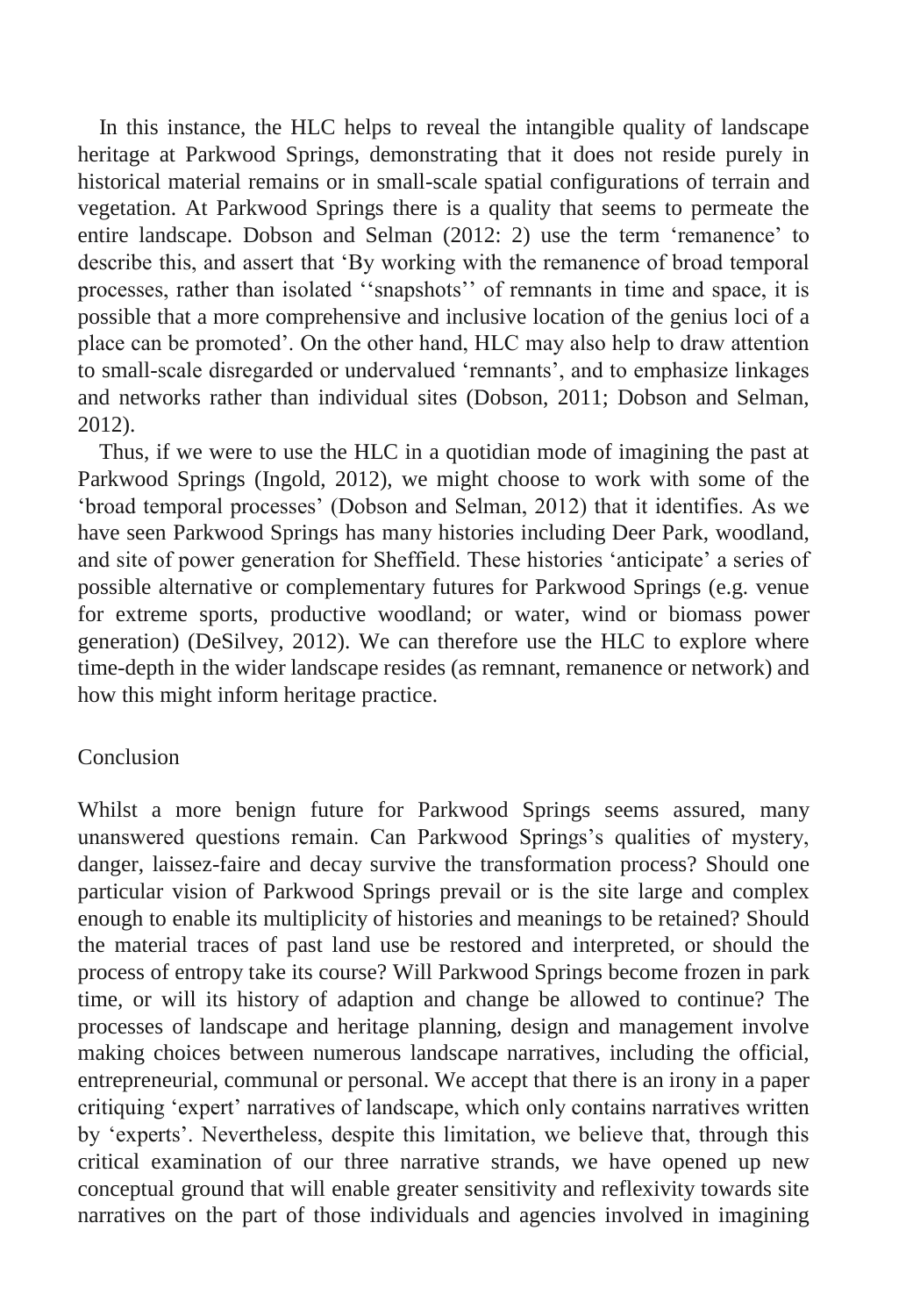landscape futures, and provide a greater range of possibilities in landscape and heritage planning, design and management. Whist the paper has focused on an urban waste site we believe the findings are relevant to landscape in general. Our paper also implies that further experimentation with storying landscape in landscape scholarship and research is needed. Our analysis reinforces the need for an awareness of the sheer diversity of narratives entangled in landscape and the many forms they can take. It highlights their underlying epistemologies and values, and their implications in terms of what the narratives valorize in the landscape. It points towards landscape and heritage strategies involving performativity and change, as opposed to static representations of the past. It suggests possibilities for the co-production of landscape by bodies and agencies that go far beyond ''public consultation''. Landscape is full of stories, and there are many different ways of telling them. This paper highlights the need for approaches to landscape and heritage that work with this complexity.

#### Notes

- 1. The preamble states: 'landscape contributes to the formation of local cultures and...is a basic component of the European natural and cultural heritage, contributing to human well-being and consolidation of the European identity'.
- 2. The Heritage Lottery Fund's (2013) Landscape Conservation Action Plan (LCAP) Guidanceemphasizes the need to review existing Landscape Character Assessments and to prepare new ones if existing assessments need revision.
- 3. A comedy-drama film from 1997 directed by Peter Cattaneo, about unemployed steel workers fromSheffield in the 1970s who decide to form a male striptease act.

### References

Armstrong H (2006) Time, dereliction and beauty: an argument for 'landscapes of contempt'. In: International Federation of Landscape Architecture Conference papers 2006. Available at: [www.](http://www.aila.org.au/lapapers/conferences/2006-01.htm)

[aila.org.au/lapapers/conferences/2006-01.htm](http://www.aila.org.au/lapapers/conferences/2006-01.htm) (accessed 2 March 2012).

Aldred O and Fairclough G (2003) Historic Landscape Characterisation Taking Stock of the Method.

The National HLC Review 2002. Bristol, UK: Somerset County Council, English Heritage.

Austin D (2007) Character or caricature. Landscapes 2: 92–105.

Bender B (ed.) (1993) Landscape: Politics and Perspectives. Oxford: Berg.

Benjamin W (1999) The Arcades Project. Cambridge MA: Harvard University Press.

Berger A (2007) Drosscape: Wasting Land in Urban America. New York: Princeton Architectural

Press.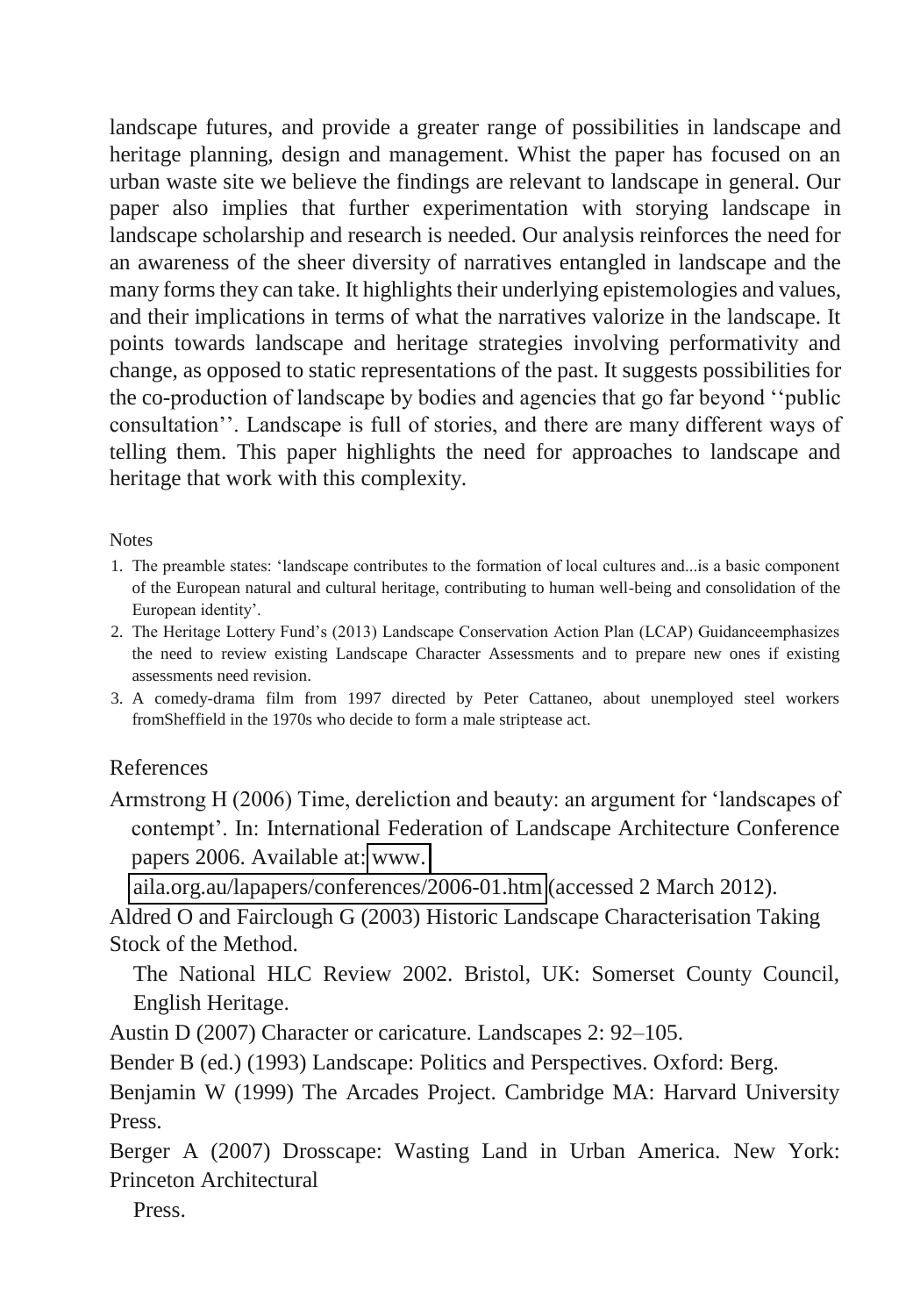- Brun M, Di Pietro F and Bonthoux S (in press) Residents' perceptions and valuations of urban wastelands are influenced by vegetation structure. Urban Forestry & Urban Greening.
- Cheng H (2012) The Landscape Character Turn: An Examination of Experience in the UK and Taiwan. PhD Thesis, Department of Landscape Architecture, University of Sheffield, UK.
- Crouch D and Parker G (2003) Digging-up Utopia? Space, practice and land use heritage. Geoforum 34: 395–408.
- Council of Europe (2000) European Landscape Convention. Available at: [www.coe.int/t/dg4/ cultureheritage/heritage/landscape/](http://www.coe.int/t/dg4/cultureheritage/heritage/landscape/) (accessed 1 November 2016).
- Czarniawska B (2004) Narratives in Social Science Research. London: Sage.
- Department for Communities and Local Government (2012) National Planning Policy Framework. London: Department for Communities and Local Government.
- DeSilvey C (2006) Observed decay: Telling stories with mutable things. Journal of Material Culture 11(3): 318–338.
- DeSilvey C (2012) Making sense of transience: An anticipatory history. Cultural Geographies 19: 31–54.
- DeSilvey C and Edensor T (2013) Reckoning with ruins. Progress in Human Geography 37(4): 465–485.
- Didi-Huberman G (1996) The Supposition of the aura: The now, the then, and modernity. In: Francis R (ed.) Negotiating Rapture the Power of Art to Transform Lives. Chicago: The Museum of Contemporary Art, pp. 48–63.
- Didi-Huberman G (2005) Confronting Images Questioning the Ends of a Certain History of Art. Pennsylvania: Pennsylvania State University Press.
- Dobson S (2011) Sustaining place through community walking initiatives. Journal of Cultural Heritage Management and Sustainable Development 1(2): 109–121.
- Dobson S (2012) Managing urban change: The culturally sustainable city  $A$ daunting task'. The Historic Environment: Policy and Practice 3(2): 179–184.
- Dobson S and Selman P (2012) Applying Historic Landscape Characterization in spatial planning: From remnants to remanence. Planning Practice and Research 27(4): 459–474.
- Edensor T (2005) The ghosts of industrial ruins: Ordering and disordering memory in excessive space. Environment and Planning D: Society and Space 23: 829– 849.
- Fairbank W (1795) A Map of the Parish of Sheffield in the County of York.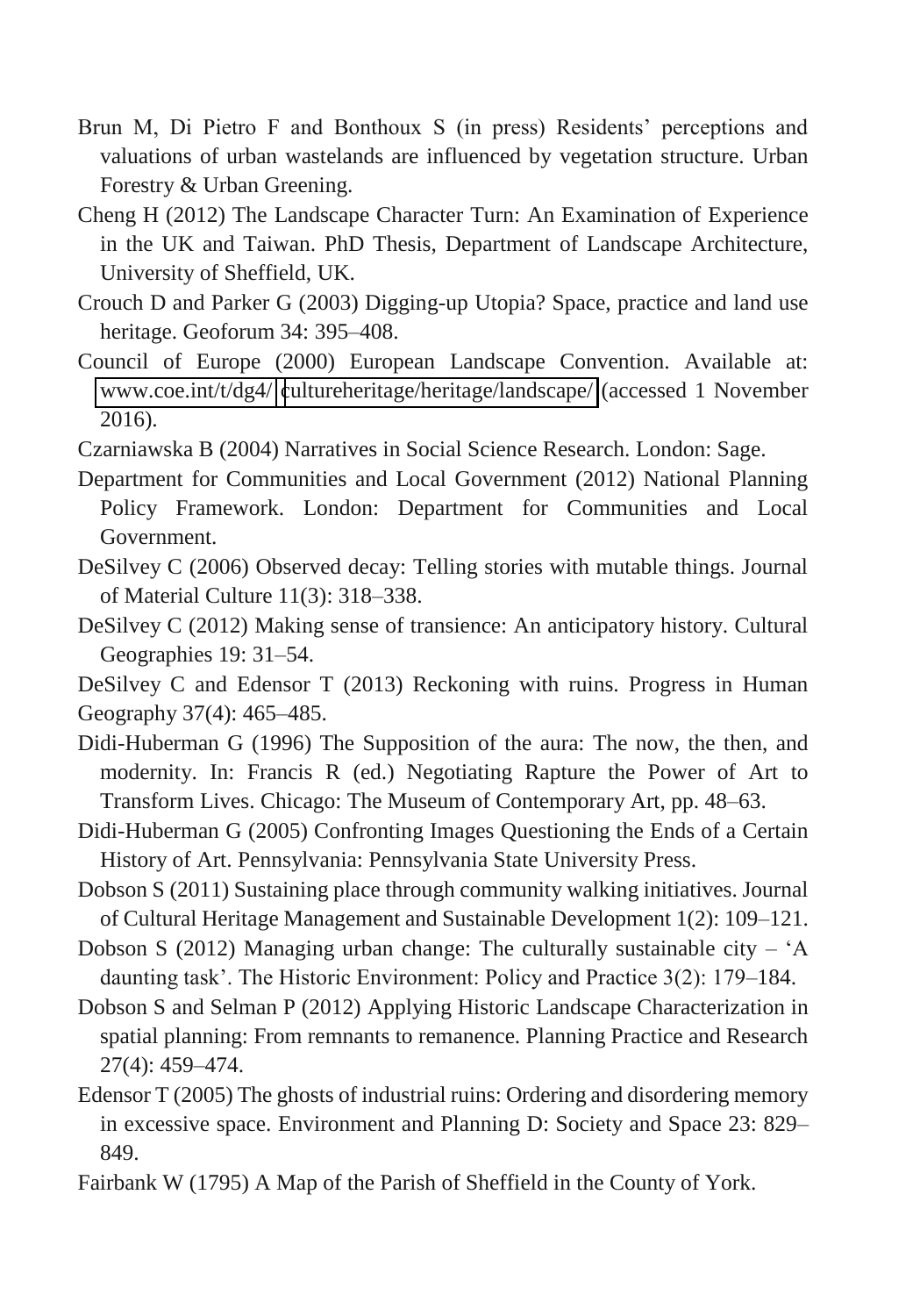- Fairclough G (2012) A prospect of time: Interactions between landscape architecture and archaeology. In: Bell S, Sarlov-Herlin I and Stiles R (eds) Exploring the Boundaries of Landscape Architecture. Abingdon: Routledge, pp. 83–114.
- Fairclough GJ (2003) 'The long chain': Archaeology, historical landscape characterization and time depth in the landscape. In: Palang H and Fry G (eds) Landscape Interfaces: Cultural Heritage in Changing Landscapes. Dordrecht, Netherlands: Kluwer Academic Publishers, pp. 295–317.
- Farago C (2005) Response: Time out of joint. Art Bulletin 87(3): 424–429.
- Farley P and Symmons Roberts M (2011) Edgelands Journeys into England's True Wilderness. London: Jonathan Cape.
- Friedlander E (2008) The Measure of the Contingent: Walter Benjamin's Dialectical Image. Boundary 2 35: 3.
- Frisby D (1986) Fragments of Modernity: Theories of Modernity in the Work of Simmel, Kracauer, and Benjamin. Cambridge, MA: MIT Press.
- Friends of Parkwood Springs (Undated) Available at: [http://www.Parkwood](http://www.parkwood/)  Springs-springs.btck.co. uk (accessed 26 July 2013).
- Gandy M (2013) Marginalia: Aesthetics, ecology, and urban wastelands. Annals of the Association of American Geographers 103(6): 1301–1316.
- Garrett BL (2011) Assaying history: Creating temporal junctions through urban exploration. Environment and Planning D: Society and Space 29: 1048–1067.
- Grow Sheffield (2013) Join the Multi-faith forest garden at Parkwood Springs. Available at: [http:// growsheffield.com/join-the-multi-faith-forest-garden-at-](http://growsheffield.com/join-the-multi-faith-forest-garden-at-Parkwood)[Parkwood](http://growsheffield.com/join-the-multi-faith-forest-garden-at-Parkwood) Springs-springs/ (accessed 29 July 2013).

Hamilton E (2013) Entrepreneurship across Generations. Cheltenham: Edward Elgar.

Harrison A (2006) National Land Use Database: Land Use and Land Cover Classification Version 4.4, (App. A). Norwich: Office of the Deputy Prime Minister.

Harrison R (2015) Beyond 'natural' and 'cultural' heritage: Toward an ontological politics of heritage in the age of anthropocene. Heritage & Society 8(1): 24–42.

Heritage Lottery Fund (2013) Landscape Conservation Action Plan (LCAP) guidance. Available at:

[www.hlf.org.uk/landscape-conservation-action-plan](http://www.hlf.org.uk/landscape-conservation-action-plan) (accessed 1 November 2016).

Heritage Lottery Fund (2017) Community heritage. Available at: [www.hlf.org.uk/looking-funding/ what-we-fund/community-heritage](http://www.hlf.org.uk/looking-funding/what-we-fund/community-heritage) (accessed 3 March 2017).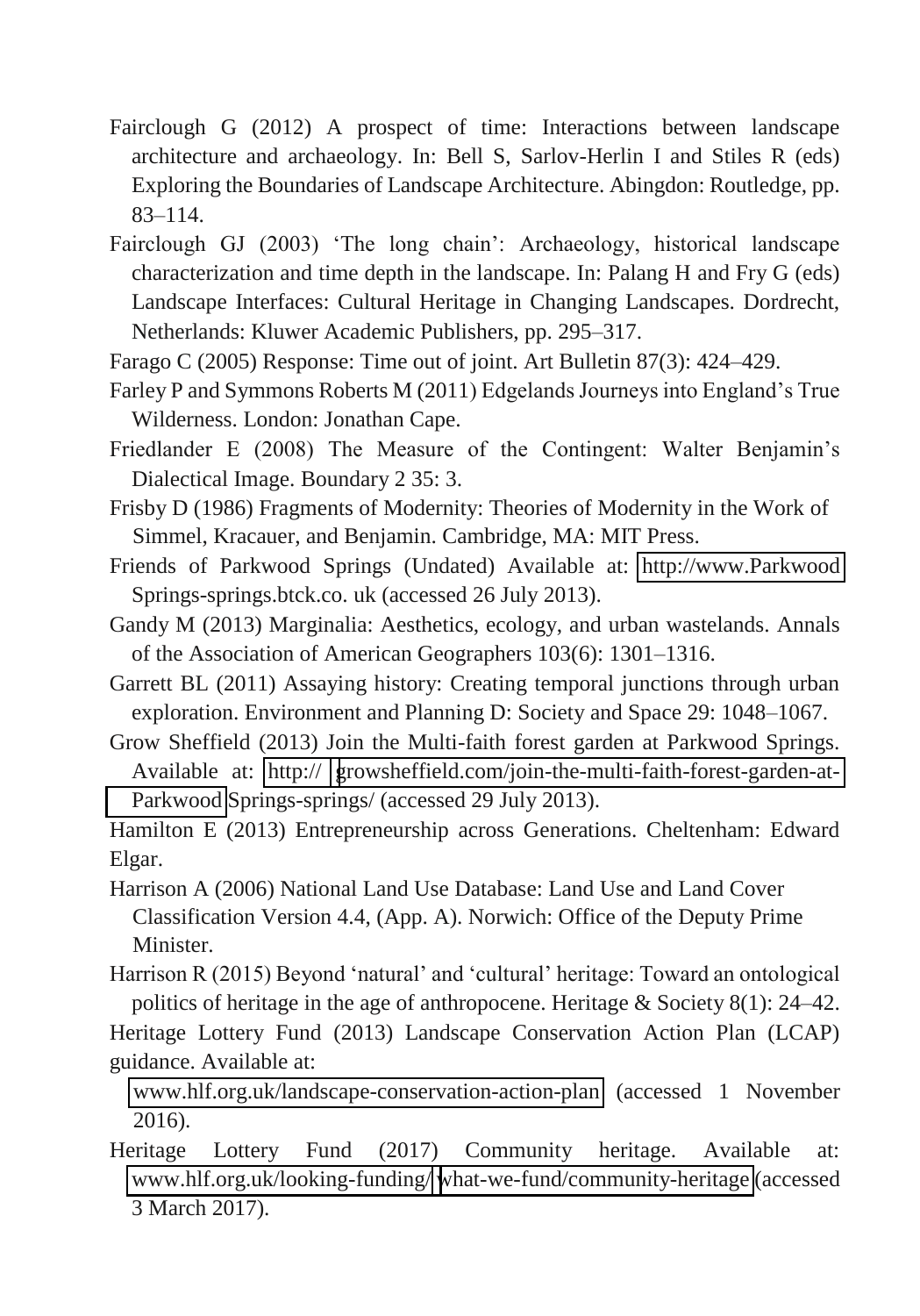Hey D (2010) A History of Sheffield. Lancaster: Carnegie.

- Hill L (2013) Archaeologies and geographies of the post-industrial past: Landscape, memory and the spectral. Cultural Geographies 20(3): 379–396.
- Ingold T (2012) Introduction. In: Janowski M and Ingold T (eds) Imagining Landscapes: Past, Present and Future. Farnham, UK: Ashgate, pp. 1–18.
- Jones M and Jones J (Undated) Parkwood Springs From Deer Park to Country Park? Available at: [www.Parkwood](http://www.parkwood/) Springs-springs.btck.co.uk/NewsInfo (accessed 29 July 2013).
- Jorgensen A and Tylecote M (2007) Ambivalent landscapes Wilderness in the urban interstices. Landscape Research 32(4): 443–462.
- Lo¨ fgren O (2002) Landscapes of the mind. In: Landscape Architecture in Scandinavia: Projects from Denmark, Sweden, Norway, Finland and Iceland. Topos, Munchen: Callwey Verlag, and Berlin: Birkha¨ user.
- Lyotard J (1984) The Postmodern Condition: A Report on Knowledge. Minneapolis: University of Minnesota Press.
- Massey D (1993) Power-geometry and a progressive sense of place. In: Bird J, Putman BCT, Robertson G, et al. (eds) Mapping the Future: Local Cultures, Global Change. London: Routledge, pp. 60–70.
- Massey D (2005) For Space. London: Sage Publications.
- Orton J and Worpole K (2013) The New English Landscape. London: Field Station.
- Potteiger M and Purinton J (1998) Landscape Narratives: Design Practice for Telling Stories. Hoboken: Wiley.
- Rippon S (2004) Historic Landscape Analysis: Deciphering the Countryside. London: Council for British Archaeology.
- Sheffield City Council (2009) Sheffield Local Plan. Available at: [https://www.sheffield.gov.uk/planningand-city-development/planning](https://www.sheffield.gov.uk/planning-and-city-development/planning-documents/local-plan.html)[documents/local-plan.html](https://www.sheffield.gov.uk/planning-and-city-development/planning-documents/local-plan.html) (accessed 26 July 2013).
- Sheffield City Council (Undated a) City sites Preferred options.
- Sheffield City Council (Undated b) Population and health. Available at: [https://www.sheffield.gov.uk/ your-city-council/sheffield-profile/population](https://www.sheffield.gov.uk/your-city-council/sheffield-profile/population-and-health.html)[and-health.html](https://www.sheffield.gov.uk/your-city-council/sheffield-profile/population-and-health.html) (accessed 29 July 2013).
- Singer M (2003) 'A slightly different sense of time': Palimpsestic time in Invisible Man. Twentieth Century Literature 49(3): 388–419.

Smith L (2006) Uses of Heritage. London: Routledge.

South Yorkshire Archaeology Service (SYAS) (Undated) South Yorkshire Historic Environment Characterisation. Available at: